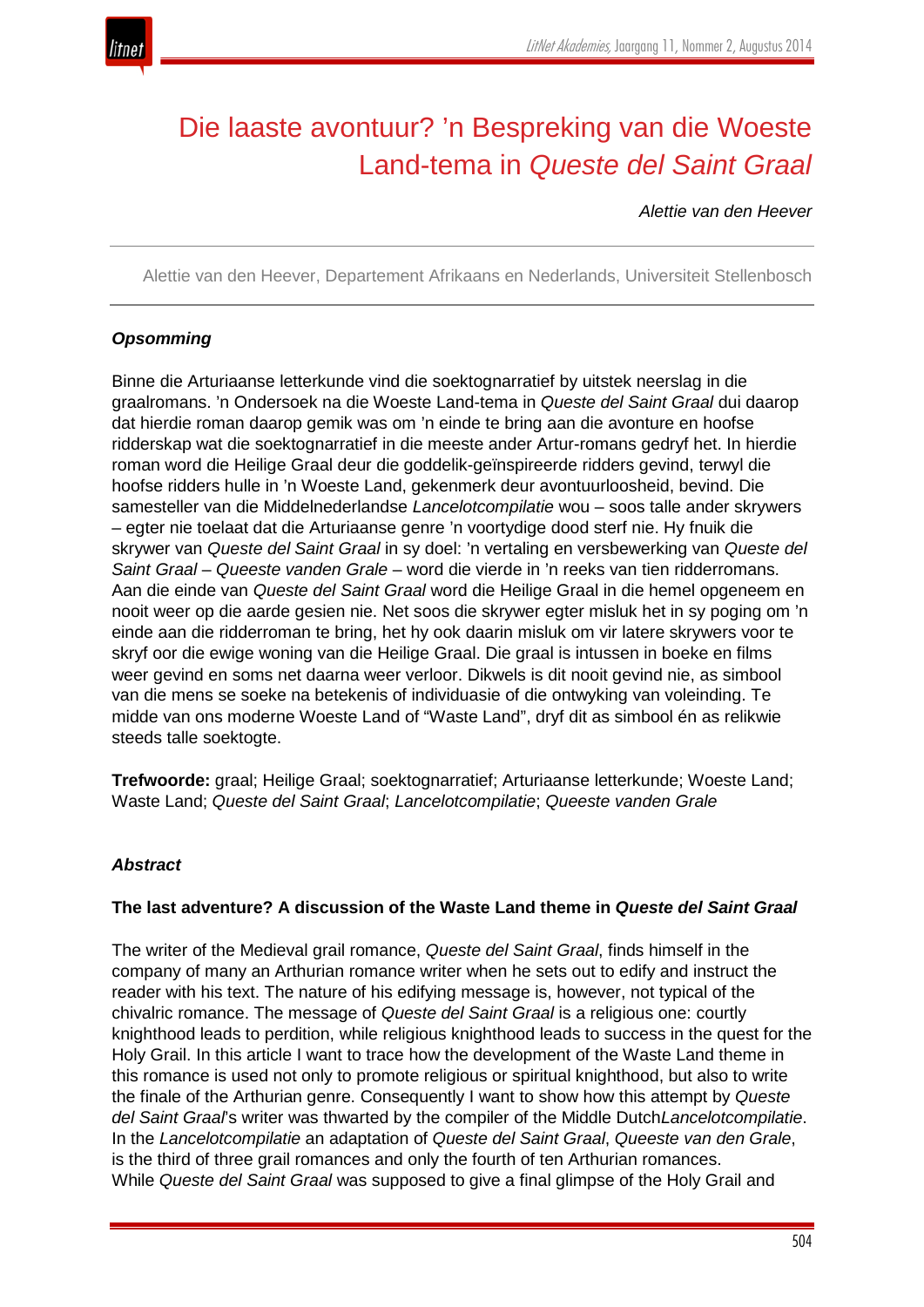

bring the knightly adventures of the romance to an end, it becomes part of the foreword to man's centuries long fascination with this very cup and just another literary quest.

To frame this discussion I start by giving an overview of the history of the grail, focusing more on grail literature than on speculations about the grail as artefact or symbol. The basic story of the grail (as it appears in Medieval literature) is built on the premise that a mysterious and life-sustaining object or vessel is guarded in a castle that is difficult to find. The owner of the castle (usually called the Maimed King or Fisher King) is either lame or sick and the surrounding land is barren. It falls upon a knight to heal the king and restore the land by first finding the castle and then asking the right question when he sees a mysterious procession (Wood 2000:170). In Chrétien de Troyes's seminal grail text, *Le Conte du Graal* (circa 1190), we encounter the grail as part of this mysterious procession.

In the work of (among others) Robert de Boron we are given a prologue to this basic premise. In *Joseph d'Arimathie* and *Merlin* (written between circa 1191 and 1200) Boron introduces central themes into the history of the (now) Holy Grail: the supposition that the Grail is the vessel from which Christ drank during the Last Supper and in which Joseph caught Jesus' blood after the crucifixion, the idea of a family that has to guard the Grail and that is privy to its mysteries and the presence of the Fisher King (Wood 2000:172, Matthews 2006:57–58).

The Round Table at Camelot is the third Grail Table, instituted by Merlin. This is the setting where the Grail makes an appearance, nourishing everyone present with the food they most crave. The knights thereupon commit themselves to go in search of the Grail. In the quest that follows, five knights play a central role: Gawain, Lancelot, Perceval, Galahad and Bors. The two first-mentioned do not succeed in their quest. The last three do, with Galahad being the chosen Grail Knight (Matthews 2006:10–11).

One of the most important works within Medieval romances, especially in prose form, was the *Lancelot-en-prose*(circa 1215–1230), of which many signatures exist. This cycle consists of three parts: *Lancelot propre*, *La Queste del Saint Graal* and *La Mort de Roi Artu*. (Wood 2000:173; Janssens 1985:22). It was translated and adapted into Middle Dutch at least three times (Besamusca and Postma 1997:5; Van Oostrom 1992:74; Draak 1977:223). One of these translations is a verse adaptation, the *Lancelotcompilatie*, an omnibus of Arthurian romances in which an additional seven romances have been added to the original trilogy. *Lanceloet* is followed by *Perchevael* (for the most part based on *Le Conte du Graal*) and *Moriaen*. *Queeste vanden Grale* is the fourth romance in the compilation, followed by *Wrake van Ragisel*, *Ridder metter mouwen*, *Walewein ende Keye*, *Lanceloet en het hert met de witte voet* and *Torec*. *Arturs doet* is the last in the omnibus.

Following the contextualisation of the grail in Medieval literature, specifically in Middle Dutch literature, the attention is turned to the theme of the Waste Land. In this regard I am indebted to Roel Zemel (1996), who discussed the Waste Land theme in two of the grail romances incorporated into the *Lancelotcompilatie*: *Le Conte du Graal* and*Moriaen*. In *Le Conte du Graal* the Waste Land is a world that has become familiar with violence and destruction because of courtly knighthood (Zemel 1996:303). As an answer to this spiritual Waste Land the courtly knighthood is transcended by a spiritual knighthood and the grail is revealed to be a holy object (De Troyes 1991:460). In*Moriaen* the Waste Land is grounded in worldly injustices: the abuse of feudal power and the poverty that people suffer because of it (Zemel 1996:311).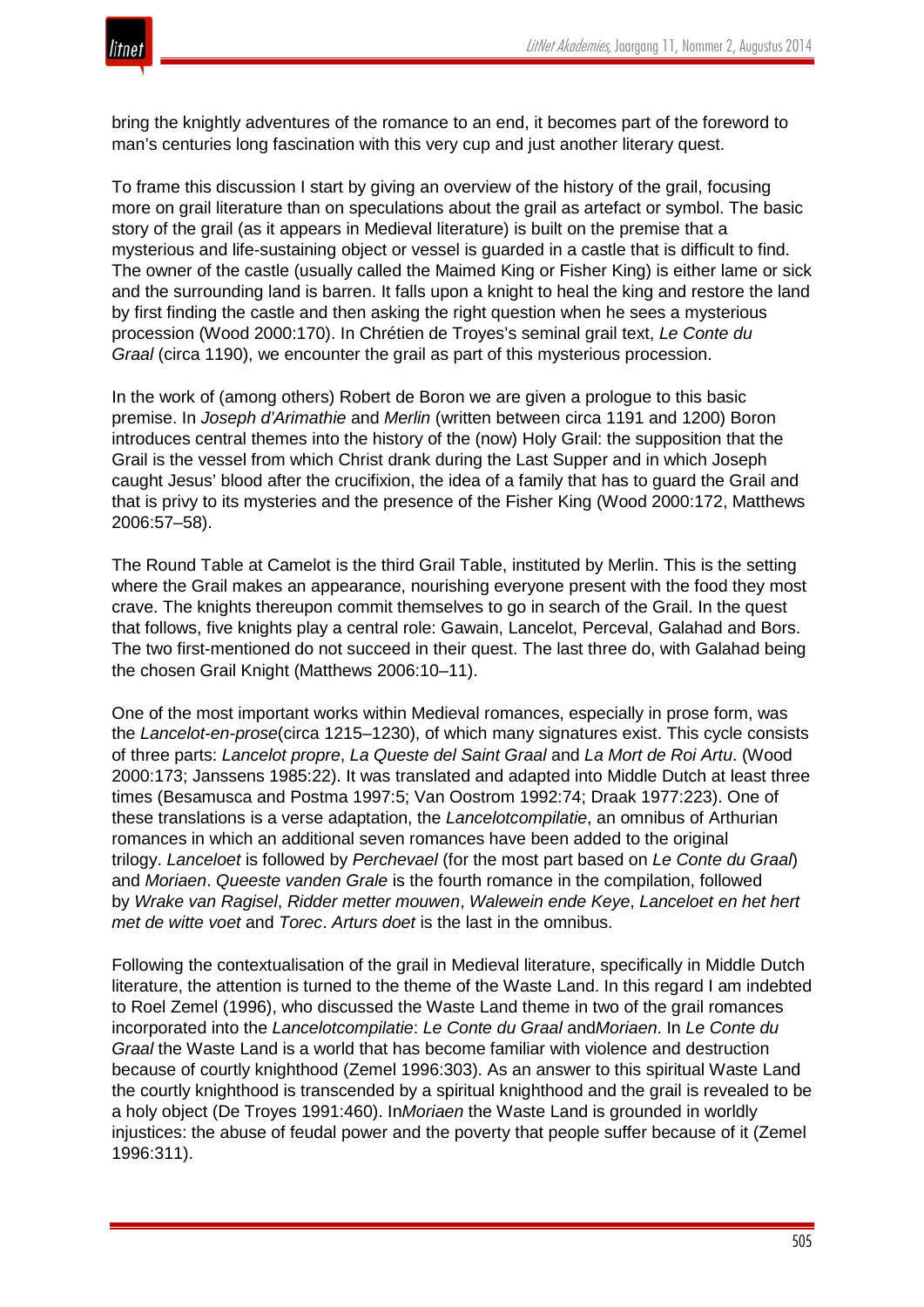

In the third of the grail romances in the *Lancelotcompilatie*, *Queste del Saint Graal* (hereafter *Queste*), the link between the Waste Land and the mysteries of the Grail is brought to a head. The Waste Land functions almost exclusively on a spiritual plane and it is presented as a sinful life which is compared to the path to hell (see Matarasso 1969:171). The knights who are committed to the quest for the Grail because of their love of adventure, are presented as unworthy and inhabitants of this spiritual Waste Land.

What is more, their quest is characterised by a complete lack of adventure. In contrast to this, Galahad, also called the Good Knight, experiences many adventures: "He met there with many adventures, which he brought to an end, and which the story passes over, forasmuch as it would be too great a task to relate them one by one" (Matarasso 1969:207). The important thing to notice is that Galahad brought an end to all his adventures: the knighthood which he represents is not set on finding worldly adventure, but on bringing an end to it. At Arthur's court a lady says, "This feat proves him [Galahad] the one who shall bring the adventures of Britain to their close and restore the Maimed King to health" (Matarasso 1969:30).

On a metatextual level Galahad's role as knight can be interpreted meaningfully: not only is he a manifestation of the writer's disregard for courtly knighthood, but he is also the messenger bearing the news that the Arthurian genre has come to an end with the successful completion of the quest and the disappearance of the Grail into heaven. After all, with the adventures of Britain brought to a close, how can there be any more adventures for the knights of the Round Table?

Within *Lancelot-en-prose*, *Queste*'s writer's death wish for the Arthurian genre was in some way executed: *Queste*is followed directly by *Mort le Roi Artu*. The most explicit example of how his wish was thwarted is found in the*Lancelotcompilatie*. Not only did the compiler insert five romances between *Queeste vanden Grale* and *Arturs doet*; his translation of *Queste* also shows either a lack of understanding of or disregard for the complexity with which spiritual and doctrinal issues are presented (Janssens 1985:47). Taking into account that the compiler could not have wanted spiritual or religious knighthood to replace courtly knighthood – such an implication would have robbed the rest of the *Lancelotcompilatie* of any integrity – a more superficial representation of religious knighthood makes sense.

The compiler of the *Lancelotcompilatie* was not the only one unwilling to let a good story come to an untimely end. He made sure that an unworthy knight like Gawain (Gauvain in French, Walewein in Dutch) experienced many more adventures after he left the spiritual Waste Land of *Queeste vanden Grale*; he is, after all, the main character in *Walewein ende Keye*. Subsequent philosophers, psychologists, writers and filmmakers have refused to leave the grail in heaven. The grail in its modern manifestations is still linked to a Waste Land. In many modern adaptations and interpretations of the grail myth – the most famous example being T.S. Eliot's "The Waste Land" – we see the potential of this myth to express humanity's craving for meaning.

**Keywords:** grail; Holy Grail; quest narrative; Arthurian literature; Waste Land; *Queste del Saint Graal*;*Lancelotcompilatie*; *Queeste vanden Grale*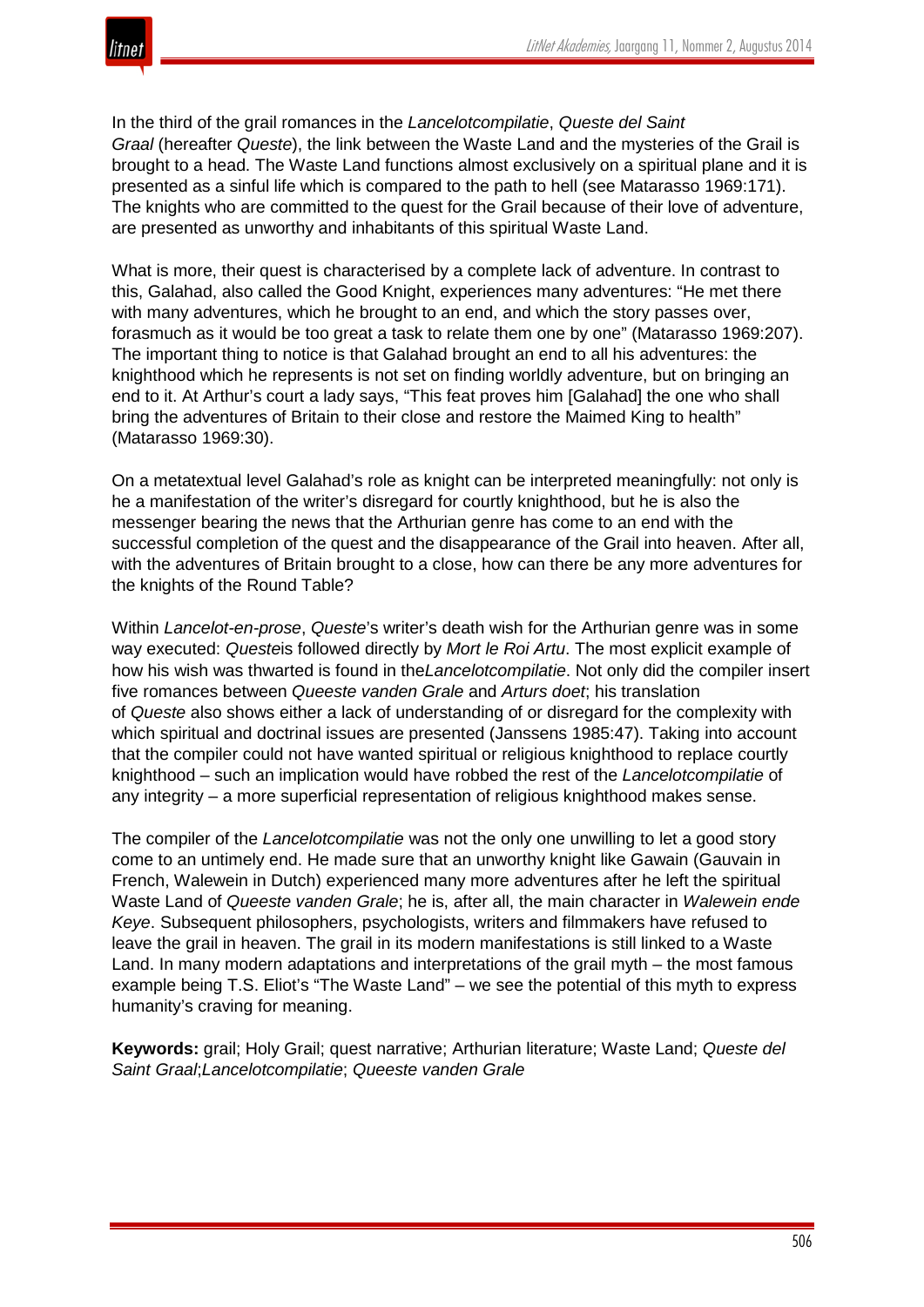## **1. Inleiding**

Caesarius van Heisterbach vertel hoe 'n paar jong monnike tydens die aandprediking ingedommel het. Sommige het blykbaar selfs hoorbaar gesnork. Ab Gevardus (ab van Heisterbach, circa 1200) onderbreek toe sonder waarskuwing sy preek: "Luister, broers, luister! Ek wil julle iets nuuts en groots vertel. Daar was eendag 'n koning genaamd Artur." Tot groot verontwaardiging van die ab skrik die slapende broers plotseling wakker. Waarop hy nie anders kan as om met verwyt teenoor sy broers se godsdienstige oppervlakkigheid te reageer nie: "Kyk, broers, wat 'n groot ellende! Toe ek oor God praat, slaap julle ..." (Janssens 1985:13–4; Van Oostrom 1992:33).

In die Middeleeuse graalroman *Queste del Saint Graal* bou die skrywer voort op 'n tradisie waarin die bekoring van die Arturiaanse ridderroman gebruik is om politieke en opvoedkundige boodskappe te verpak. Die boodskap van *Queste del Saint Graal* is 'n godsdienstige een: hoofse ridderskap lei tot die verderf, terwyl godsdienstige ridderskap tot sukses in die soektog na die Heilige Graal lei. Die skrywer, net soos ab Gevardus, gebruik die Artur-gegewe onder andere om sy leser/toehoorder se aandag te kry. Net soos die ab het die skrywer egter ook 'n afkeer van die belangstelling in hierdie aardse avonture: hy beeld hoofse ridderskap en die ridderroman uit as 'n manifestasie van die dorre streke van spiritualiteit.

In hierdie artikel wil ek nagaan hoe die tema van die Woeste Land<sup>1</sup> in *Queste del Saint Graal* uitgewerk word en hoe dit nie net gebruik word om 'n godsdienstige of spirituele ridderskap as alternatief te promoveer nie, maar ook om die einde van die ridderroman te bewerkstellig. Daarna wil ek wys hoe die skrywer van *Queste del Saint Graal* in sy doel gefnuik is deur die samesteller van die Middelnederlandse *Lancelotcompilatie*. In laasgenoemde versameling is 'n bewerking van *Queste del Saint Graal*, *Queeste vanden Grale*, die derde van drie graalromans en slegs die vierde van tien ridderromans. Wat dus veronderstel was om die "finalé" van 'n genre te wees, word 'n voorbeeld van hoe die literêre soektog hom nie laat voorskryf nie. Wat verder veronderstel was om die laaste sien van die Heilige Graal te wees, word deel van 'n voorwoord tot die mensdom se eeue lange betowering met dié einste beker.

Vervolgens sal die agtergrond vir hierdie bespreking geskets word deur die verskynsel van die graal en die deurlopende Woeste Land-tema in die Middeleeuse graalromans onder die loep te neem. Daarna sal die samestelling van die *Lancelotcompilatie* oorsigtelik bespreek word. Die tematiek rondom die Woeste Land in die ander twee graalromans in die versameling, *Le Conte du Graal* en *Moriaen* is reeds breedvoerig deur Roel Zemel in sy artikel, "Moriaen en Perceval in 'Waste Land'"(1996), bespreek.<sup>2</sup> Ek gaan kortliks na sy ontleding verwys voordat ek die aandag na *Queste del Saint Graal* en *Queeste vanden Grale* keer.

## **2. Die misterie van die graal**

In bespiegelings oor die oorsprong en betekenis van die verskynsel van die graal word onder andere Keltiese mites, die Eucharistiese rites van die Oosterse Christendom, antieke mistieke godsdiens, Jungiaanse argetipiese reise, skatte van die Tempelridders en die nageslag van Christus en Maria Magdalena betrek (Wood 2000:169).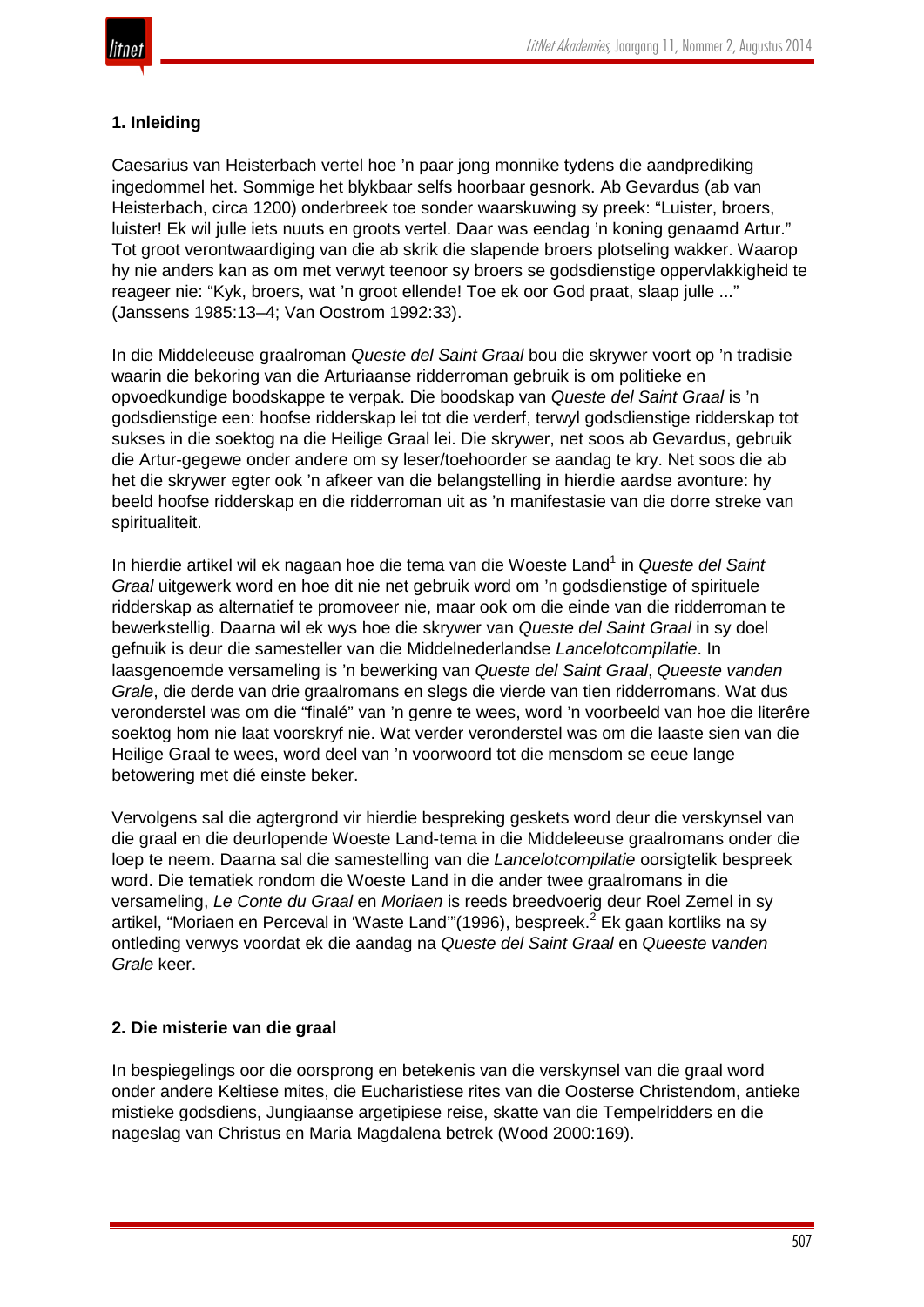

Alhoewel daar geen deurlopend konsekwente "graalstorie" is nie, sou 'n mens die mees algemene storielyn soos dit in die Middeleeuse graalromans voorkom, as volg kan opsom: 'n Geheimsinnige en lewensonderhoudende houer of voorwerp word in 'n kasteel wat moeilik te vind is, bewaar. Die eienaar van die kasteel (wat dikwels die "Visserkoning" genoem word) is óf verlam óf siek en meestal is die omliggende grond onvrugbaar. Die eienaar kan genees word slegs indien 'n ridder die kasteel vind en, nadat hy 'n geheimsinnige optog gesien het, die regte vraag vra. As hy misluk in hierdie taak – wat meestal die geval is – moet die soektog van vooraf begin. Die jong held beleef verskeie avonture (wat hy meestal nie verstaan nie) voordat hy weer by die kasteel uitkom en die vraag vra wat die koning genees en die grond tot vrugbaarheid herstel. Die ridder volg die verlamde of siek koning op en word bewaarder van die kasteel en sy inhoud (Wood 2000:170).

Hierdie storielyn stem dan ook grootliks ooreen met die wyse waarop die graalmotief vir die eerste keer in die Middeleeuse Arturiaanse tradisie neerslag vind. *Le Conte du Graal* (circa 1190) word gesien as die seminale graalteks (Marino 2004:15) en is geskryf deur Chrétien de Troyes, die vader van Arturiaanse letterkunde soos dit vandag aan ons beskikbaar is (Kibler 1991:1). In latere literatuur word die motief van die graal uitgebou sodat dit as mite en simbool die gewildheid van die Arturiaanse genre sou oorleef. Waar Chrétien *graal* met 'n kleinletter gespel het (verwysend na 'n misterieuse, vlak opskepskottel), is dit in die volgende graalromans verhef tot die "Graal" of die "Heilige Graal" (Matthews 2006:68). Behalwe enkele uitsonderings (latere vertalings, moderne aanpassings uitgesluit) verskyn die meeste van die graalliteratuur binne die bestek van 'n eeu ná die skryf van *Le Conte du Graal* (Wood 2000:170).

As gevolg van die onvoltooidheid van Chrétien se laaste roman – *Le Conte du Graal* eindig in die middel van 'n sin – het daar vier vervolgstories, die sogenaamde *Continuations*, verskyn (Kibler 1991:495). Hierin word elemente van die geheimsinnige optog wat in die kasteel gesien word, meer as een maal as relikwieë van die Christus-verhaal verduidelik. So byvoorbeeld is die bloeiende lans dié van Longinus waarmee Christus se sy ná die kruisiging gesteek is, terwyl die graal aan Josef van Arimatea behoort het (Wood 2000:171). Na alle waarskynlikheid is hierdie gegewe gebaseer op die werk van Robert de Boron, 'n Switserse of moontlik Boergondiese ridder, wat tussen circa 1191 en 1200 *Joseph d'Arimathie* en *Merlin* geskryf het (Wood 2000:172; Matthews 2006:57). Daar bestaan selfs die moontlikheid dat Robert reeds voor die verskyning van *Le Conte du Graal* besig was met *Joseph d'Arimathie* (Matthews 2006:57). In laasgenoemde roman word sentrale temas in die geskiedenis van die (nou) Heilige Graal bekendgestel: die idee van 'n familie wat die graal moet bewaar en toegang tot die geheimenisse van die graal het; die teenwoordigheid van die Visserkoning; die veronderstelling dat die graal die houer is waaruit Christus by die Laaste Avondmaal gedrink het en waarin Josef Jesus se bloed ná die kruisiging opgevang het (Matthews 2006:57–8).

Robert se verduideliking van die oorsprong van die graal is met verskillende agendas en doelstellinge in gedagte in ander Arturiaanse romans aangepas en uitgebrei. In *Merlin* het Robert byvoorbeeld self die weg gebaan om die verbintenis tussen die tafel van die Laaste Avondmaal en die Ronde Tafel van Artur en sy ridders aan te dui (Wood 2000:172). Jacob Maerlant het 'n gedeelte van 'n Franse prosaverwerking van De Boron se werk in Middelnederlands vertaal en bewerk (Draak 1979:104). Lodewijk van Velthem – wat ook Maerlant se *Spiegel historiael* voltooi het – moes 'n volledige handskrif van *Estoire de Merlin* in die hande gekry het, want hy voltooi die*Graal-Merlijn* in 1326. Hy het in dieselfde jare aan die *Lancelotcompilatie* gewerk (Van Oostrom 2013:52, 57).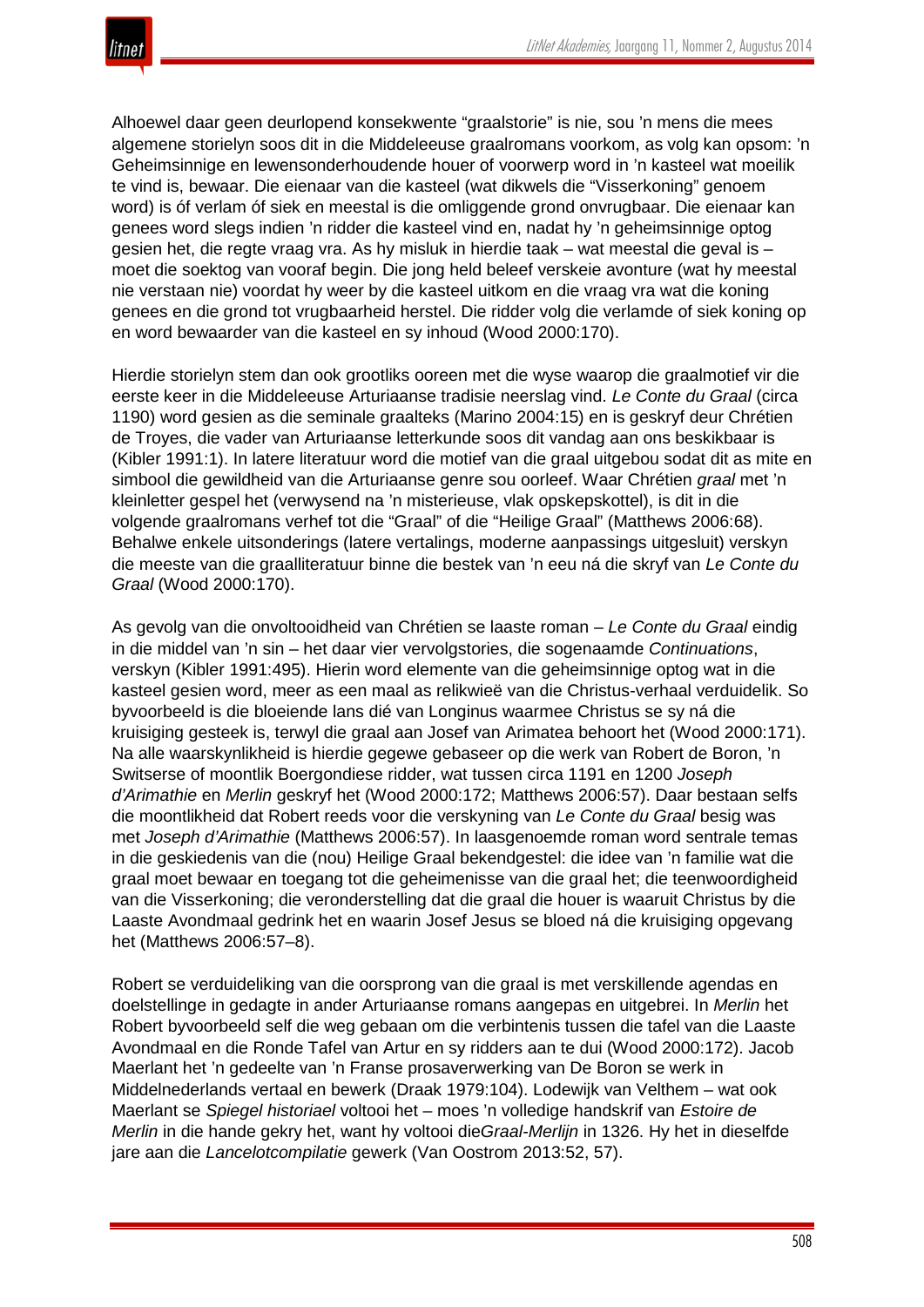Die geskiedenis van die graal soos dit in breë trekke in die Middeleeuse Artur-romans neerslag gevind het, kan soos volg opgesom word: Jesus se liggaam word na die kruisiging in die sorg van Josef van Arimatea (in sommige weergawes Jesus se oom) toevertrou. Volgens sommige bronne was Josef in besit van die beker waaruit Jesus by die Laaste Avondmaal gedrink het. Terwyl Jesus se liggaam gereed gemaak word vir die graf, vloei daar bloed uit sy wonde wat deur Josef in dié beker opgevang word. Ná Jesus se opstanding word Josef daarvan beskuldig dat hy Jesus se liggaam gesteel het. Hy beland in die tronk, waar Christus aan hom verskyn, die beker aan hom toevertrou, hom bekendstel aan die viering van die Nagmaal, en die geheimenisse van die menswording aan hom openbaar. Hierna word Josef aan die lewe gehou deur die heilige hostie wat 'n duif elke dag in die beker kom los. Wanneer Josef uiteindelik vrygelaat word (circa 70 n.C.), sluit sy suster en haar man, Bron, asook 'n paar volgelinge, hulle by hom aan. Die Eerste Graaltafel word as 'n voorstelling van die tafel van die Laaste Avondmaal ingestel. Alhoewel daar dertien sitplekke is, moet die dertiende sitplek oopgehou word, óf as 'n teken van Christus se plek óf vir Judas. Wanneer iemand van die geselskap daarop sit, verdwyn hy en die sitplek word voortaan die Gevaarlike Sitplek ("Vreesselike Sitten" in die *Lancelotcompilatie*) genoem. Die graal word hierna na Brittanje geneem – in sommige weergawes deur Josef self wat die eerste Christelike kerk in Glastonbury stig; in ander deur Bron of een van sy nageslag. In laasgenoemde weergawes neem Bron – bekend as die Ryk Visserman nadat hy 'n hele geselskap met een vis gevoed het – die graal na Avaron, waar hulle vir die koms van die derde Graalbewaarder wag. Hierna word die graal na die Berg van Redding (Muntsalvache) geneem, waar 'n orde van graalridders tot stand kom om die graal te dien en te beskerm. Hier word die Tweede Graaltafel ingestel en die graalridders neem deel aan 'n maaltyd wat deur die graal verskaf word. Nie lank daarna nie word die Graalkoning (vroeër die bewaarder) 'n misterieuse wond toegedien. Hy word dan bekend as die Verminkte of Gewonde Koning en die landskap rondom die Graalkasteel word 'n Woeste Land – 'n toestand wat eksplisiet met die Graalkoning se wond verbind word (Matthews 2006:8–9; vgl. ook Wood 2000:172).

Binne hierdie basiese gegewe word vier voorwerpe of relikwieë gewoonlik met die Graalkasteel verbind: die lans of spies wat die Graalkoning gewond het (en wat in sommige weergawes nóú geassosieer word met Longinus se lans); 'n swaard wat op 'n kritieke punt breek en weer heelgemaak moet word; 'n vlak skottel of klip; en natuurlik die beker of graal self. Hierdie elemente word op verskeie wyses in die soektog na die graal ingeweef en is bepalend in die sukses van die soekende ridders (Matthews 2006:9–10).

Die Derde Graaltafel word in Camelot deur die towenaar Merlyn ingestel: Dit is die Ronde Tafel waaraan koning Artur en sy ridders sit. Tydens Pinkster maak die graal 'n verskyning en voed elke teenwoordige na sy begeerte. Die ridders verbind hulle dan daaraan om die graal te gaan soek. In die avonture wat volg, is daar vyf ridders wat sentraal staan: Gawain, Lancelot, Perceval, Galahad en Bors (in die Nederlands is Gawain en Bors onderskeidelik Walewein en Bohort). Net Perceval, Galahad en Bors slaag in die soektog. Lancelot misluk as gevolg van sy verhouding met koningin Guinevere. Gawain word uitgebeeld as te wêrelds. Galahad is die ridder wat uitverkore is om op die Gevaarlike Sitplek te sit en in Sarras, die heilige stad of Graalstad, begrawe te word. Perceval mag wel die graal sien en die spies gebruik om die Gewonde Koning te genees, maar hy moet terugkeer na die Graalkasteel, waar hy die rol van bewaarder oorneem. Bors, wat ook die graal in Sarras gesien het, is die enigste een wat terugkeer na Camelot om die gebeure oor te vertel. 'n Laaste soeker wat die drie ridders vergesel, Dindrane, Perceval se suster, gee haar lewe vir 'n ander en word langs Galahad in die Graalstad begrawe. (Soos opgesom in Matthews 2006:10–1.)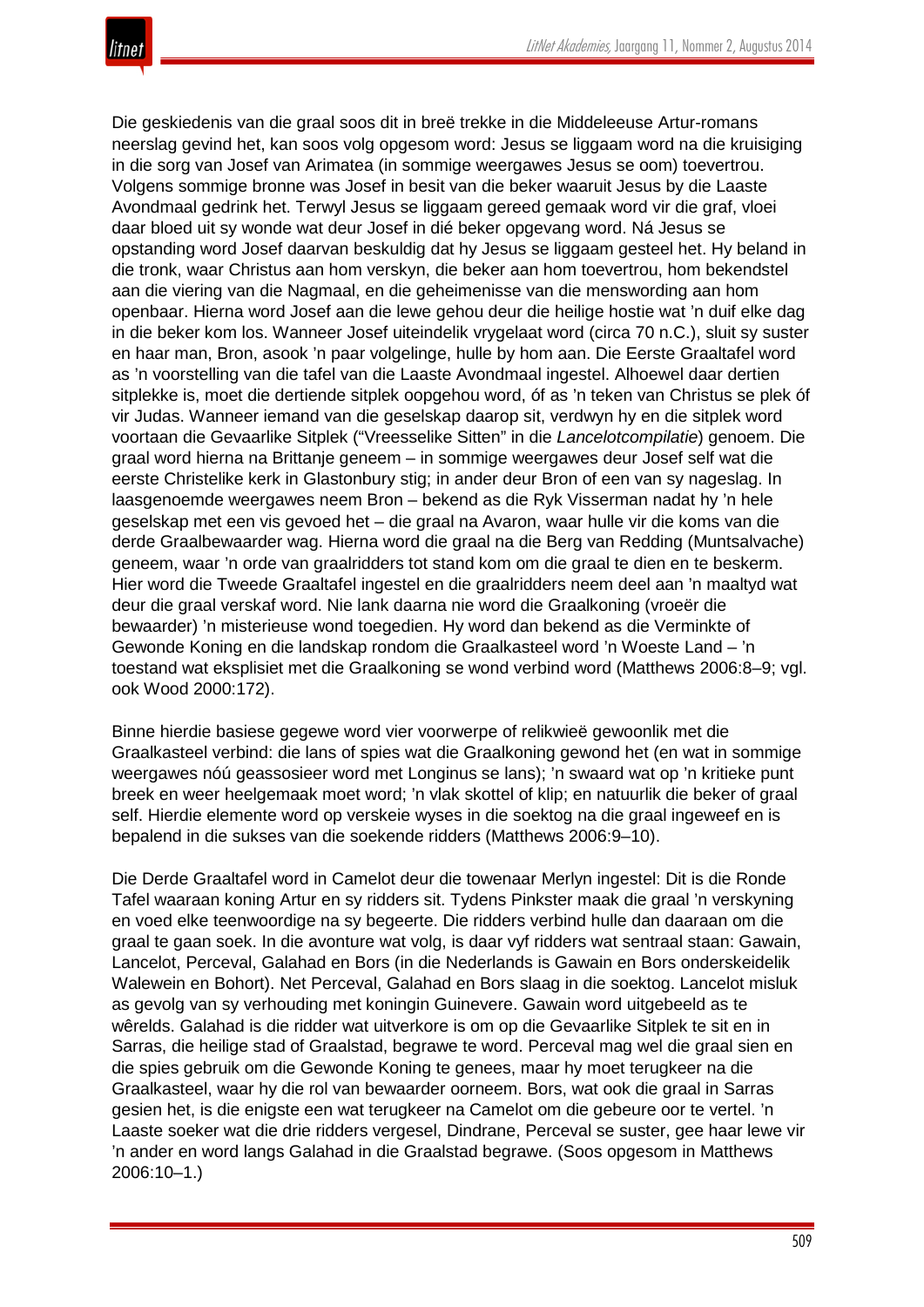

#### **3. Die Woeste Land as tema in die graalromans**

Soos reeds genoem, word die Graalkasteel (in sommige weergawes die kasteel van die Visserkoning) deur 'n Woeste Land omring. Aangesien 'n groot gedeelte van die soektog na die graal dus in hierdie Woeste Land afspeel, is dit nie verrassend dat die Woeste Land, "Waste Land", of "la terre gaste", een van die deurlopende temas in die graalromans geword het nie (sien Zemel 1996;<sup>3</sup> Matthews 2006:46).

In die verskillende graalromans word hierdie Woeste Land verskillend ingekleur, soos later in meer besonderhede gesien sal word. Op hierdie punt wil ek egter een ter sake teks betrek wat nie binne die*Lancelotcompilatie* neerslag gevind het nie. Die *Elucidation de l'histoire du Graal* (circa 1220–1225) word aangebied as 'n voorloper tot *Le Conte du Graal* (Matthews 2006:43–4) en staan dan ook as die *Elucidation Prologue* bekend (Wood 2000:173). In hierdie verhaal word vertel hoe die ryk land van Logres (Brittanje) tot 'n val kom (Matthews 2006:44) wanneer twaalf fonteinmeisies verkrag en hulle goue bekers gesteel word. Die meisies, wat in die fontein gewoon en reisigers van versterking uit hulle goue bekers voorsien het, verdwyn. Ook die hof van die Visserkoning kan nie meer gevind word nie en die koninkryk word 'n dorre streek, 'n Woeste Land. Dit word dan aan die Ridders van die Ronde Tafel oorgelaat om die hof van die Visserkoning te vind en die koninkryk te herstel (Matthews 2006:44; Wood 2000:173).

In hierdie verhaal word 'n antieke tema in die Keltiese tradisie geëggo, naamlik dat fonteine bewaak word deur priesteresse wat die weg tussen die wêrelde moet oophou. Verder moet hulle die dieper geheimenisse verwoord en profesieë verskaf aan diegene wat op soek is na die goddelike houer (Matthews 2006:47). Teen hierdie agtergrond maak dit des te meer sin dat hulle verkragting ook tot die verminking van die land aanleiding gegee het – die verbintenis tussen die alledaagse en die heilige, die mens en die aarde, wat hulle moes bewaak, is geskend (Matthews 2006:46–7). Wat hiermee saamhang, is die verdwyning van die Visserkoning se hof. In die Keltiese tradisie word die koning en die land(skap) so nou met mekaar geassosieer dat die welstand van die een ook die ander beïnvloed (Matthews 2006:46).

In die *Elucidation* tref ons nie die graal in sy meer bekende vorm aan nie. Tog sien ons hoe die soektog na die Visserkoning se hof 'n poging is om 'n einde te bring aan die Woeste Land wat op die diefstal van die fonteinmeisies se goue bekers gevolg het. In hierdie opsig sou dit dus wel gesien kon word as 'n (terugskouende) vooruitwyser na die wyse waarop die soektog na die graal binne die Woeste Land-tema sou funksioneer.

Die geheimenisse van die graal is nie vir almal beskore nie. Net soos die wonder van die fonteinmeisies se goue bekers saamgehang het met die rol wat hulle ten opsigte van die fontein en reisigers gespeel het, so sal die misterie van die graal net aan uitverkore ridders onthul word. Die voltooiing van die soektog is dus nie net betekenisvol vir die genesing van die Visserkoning en die herstel van die land nie, maar ook omdat dit onderskei tussen die waardige en onwaardige soekers. Draak (1979:104) wys daarop dat die graal volgens De Boron se voorstelling daarvan 'n toetsmiddel is om ware gelowiges van sondaars te onderskei. Die graal onderskei dus tussen diegene wat hulle in 'n spirituele Woeste Land bevind en diegene wat die groene weivelde van geestelikheid bewandel.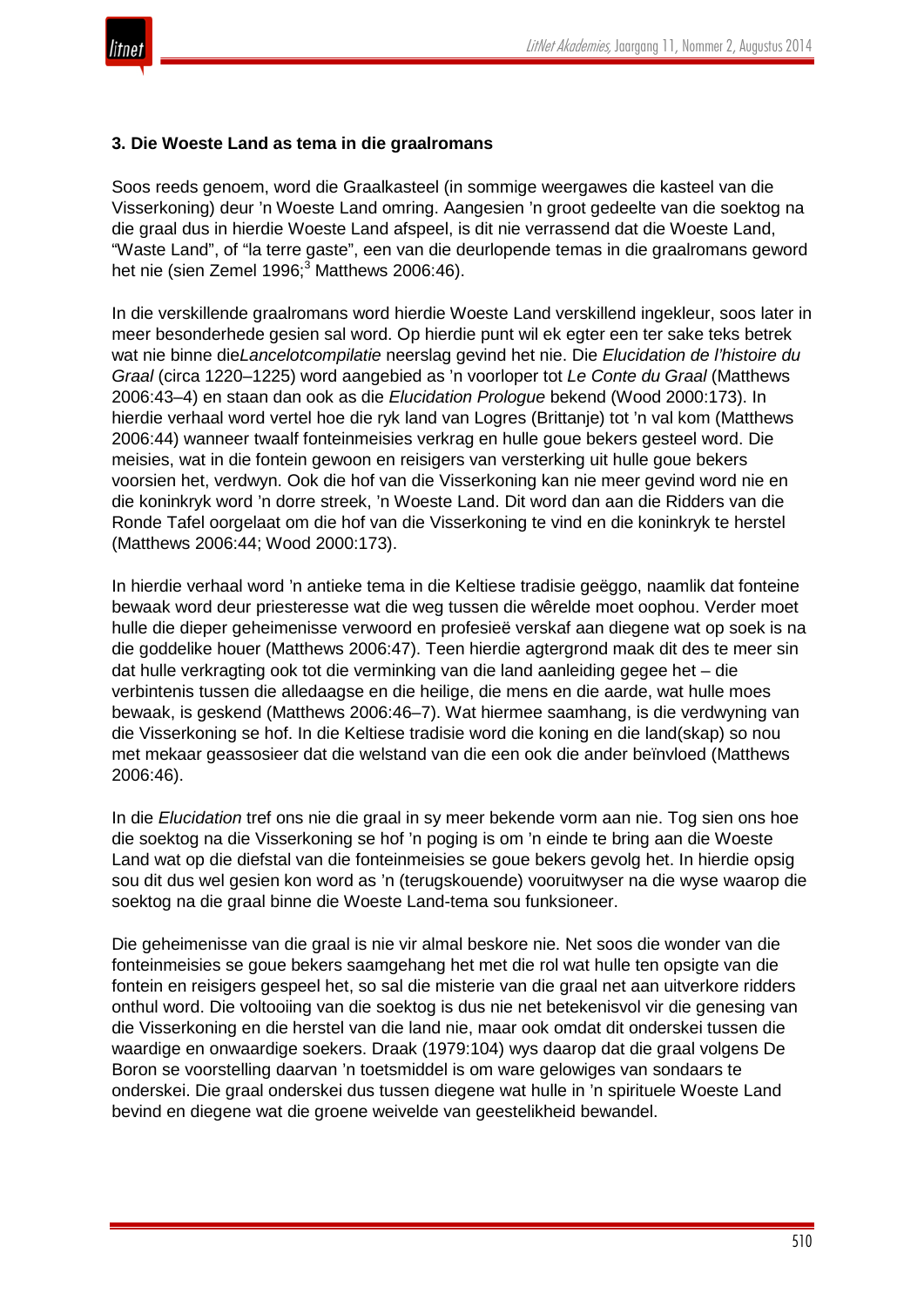

### **4. Die samestelling van die** *Lancelotcompilatie***: Agtergrond en oorsig**

Vanaf die begin van die 1200's het die prosavorm al hoe meer gereeld in die Arturiaanse literatuur begin opduik.<sup>4</sup>Chrétien se graalroman word in prosavorm opgeneem in die belangrikste werk binne hierdie nuwe tendens, naamlik die sogenaamde *Lancelot-enprose* (circa 1215–1230). Laasgenoemde siklus bestaan uit drie dele: die*Lancelot propre*, *La Queste del Saint Graal* en *La Mort le Roi Artu* ("Die dood van koning Artur") (Wood 2000:173; Janssens 1985:22; vgl. Draak 1977:193).

Die *Lancelot-en-prose* (waarvan daar talle handskrifte bestaan) word minstens drie maal (maar dalk selfs tot vyf maal) in Middelnederlands vertaal en bewerk (Besamusca en Postma 1997:5; Van Oostrom 1992:74; Draak 1977:223). Die oudste vertaling is dié van *Lantsloot vander Haghedochte* (circa 1260), 'n vryeversbewerking van*Lancelot-enprose* (Janssens 1985:25; sien ook Draak 1977:218–23). Die ander twee vertalings is albei uit die 14de eeu. Die een is in prosavorm en het in die Rotterdamse fragmente bewaar gebly (Draak 1977:202). Die ander is die *Lancelotcompilatie*, 'n omnibus van Artur-romans waarin daar nog sewe romans by die oorspronklike trilogie gevoeg is (sien ook Besamusca en Postma 1997:6).

Van die *Lancelotcompilatie* word die enigste oorblywende handskrif onder signatuur 129A in die Koninklijke Bibliotheek in Den Haag bewaar. Die eerste boek van die oorspronklike versameling ontbreek (Besamusca en Postma 1997:12; vgl. Van Oostrom 2013:59).<sup>5</sup> Hierdie handskrif is tussen 1320 en 1325 deur vyf kopiiste oorgeskryf. Soos reeds aangevoer, het Lodewijk van Velthem 'n belangrike rol in die totstandkoming van hierdie versameling gespeel (sien ook Janssens 1985:25). Of hy die samesteller was, is steeds onseker. Sommige teorieë wil dit hê dat die samesteller eerder kopiis B was; ander sê dat kopiis B en Van Velthem een en dieselfde mens was (Besamusca 1999:7–10). Van Oostrom (2013:57) skryf byvoorbeeld juis die wisselvallige styl van die*Lancelotcompilatie* aan Van Velthem se onstabiele temperament toe. Wat egter wel seker en vir ons van belang is, is dat die samesteller 'n baie belangrike rol in die oorgange wat die afsonderlike romans tot 'n geheel saambind, gespeel het (Besamusca en Postma 1997:8; Besamusca 1999:7–10; Janssens 1985:26).

Die *Lancelotcompilatie* bestaan uit altesaam tien romans. Die berymde vertalings van die *Lancelot-en-prose*staan as die kerntekste bekend (Besamusca en Postma 1997:8). Hierdie drie tekste – *Lanceloet*, *Queeste vanden Grale* en *Arturs doet* – is egter aangevul. Ná *Lanceloet* is *Perchevael* (bestaande uit 'n fragmentariese bewerking van 'n Middelnederlandse vertaling van *Le Conte du Graal* en die eerste gedeelte van die eerste*Continuation*) en *Moriaen* ingevoeg. Daarna kom *Queeste vanden Grale* aan die beurt. Ná *Queeste* en voor *Arturs doet* is nog vyf ridderromans ingevoeg: *Wrake van Ragisel*, *Ridder metter mouwen*, *Walewein ende Keye*,*Lanceloet en het hert met de witte voet* en *Torec* (Janssens 1985:26; Besamusca 1999:11).

#### **5. Woeste Land-tematiek in** *Le Conte du Graal* **en** *Moriaen***: 'n Opsomming van Zemel (1996) se bevindinge**

In *Le Conte du Graal* word die ontwikkelingsgang van Perceval van onwetende seun, tot hoofse ridder, tot religieus-ingestelde ridder uitgebeeld (vgl. Zemel 1996:298–9). Die graal verskyn vir die eerste maal wanneer Perceval tydens een van sy omswerwinge by die verlamde Visserkoning tuisgaan. Tydens sy besoek sien Perceval hoe 'n seun 'n lans – met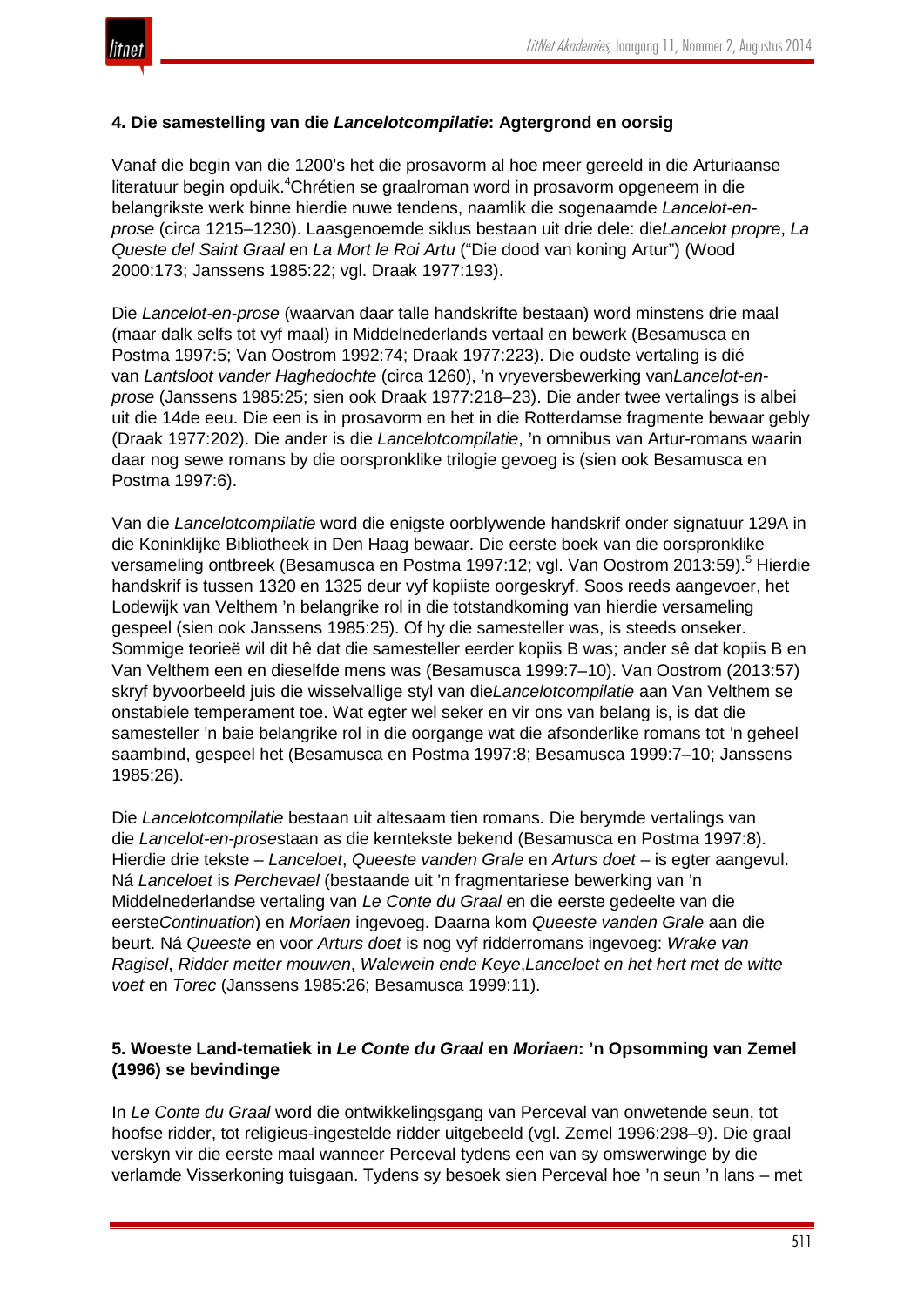'n druppel bloed aan die punt daarvan – en 'n meisie 'n graal ronddra. Perceval vra egter nie na die betekenis van die lans en die graal nie en laat sodoende 'n kans om die Visserkoning te genees, deur sy vingers glip (De Troyes 1991:420–5). Die graal as simbool het iets te make met 'n hoëre etiek as die "chevalerie" en "amour" van die hoofse ridderskap. Perceval se nalatigheid om na die betekenis van die graal te vra dui daarop dat hy nog nie aan hierdie hoëre etiek voldoen nie. Alhoewel Chrétien se verhaal van Perceval nooit voltooi is nie, dui die geestelike inkering en boetedoening wat aan die einde plaasvind, daarop dat Perceval 'n vlak van ridderskap bereik het wat nie vir die ander belangrike karakter in *Le Conte du Graal*, Gawain (Walewein), beskore was nie. (Sien Zemel 1996:299–301.)

In *Le Conte du Graal* word die hoofse ridderskap dus deur 'n (ver)geestelik(t)e, godsdienstige ridderskap getransendeer. Die Woeste Land wat hier aangetref word, is 'n wêreld wat as gevolg van hoofse ridderskap deur geweld en vernietiging geteister word (Zemel 1996:303). Op geestelike vlak bevind Perceval hom ook in 'n Woeste Land voordat hy tot inkeer kom tydens sy besoek aan sy oom, die kluisenaar, op Goeie Vrydag. Dit is dan ook as gevolg van sy besluit om in die eerste plek ridder te word – en die gevolglike dood van sy moeder wat hom as sonde toegereken word – dat hy nie tydens sy besoek aan die Visserkoning na die betekenis van die lans en die graal vra nie (De Troyes 1991:459). Die kluisenaar openbaar die heilige status van die graal (De Troyes 1991:460) en baan sodoende die weg vir latere verduidelikings van die betekenis van die graal as 'n Christelike relikwie. In *Queste del Saint Graal* sou die Christelike ondertone tot hoofmotief uitgebou word.

'n Ander rigting word egter in *Moriaen* ingeslaan. Soos reeds genoem, is *Moriaen* die derde boek in die*Lancelotcompilatie* en gaan dit *Queeste vanden Grale* vooraf. Die hoofkarakter, Moriaen, is die seun van 'n Moorse prinses en Agloval. Hy gaan op soek na sy vader, omdat sy moeder haar grond verloor het. Dit het gebeur nadat sy vader haar – onbewus van die swangerskap – met 'n belofte van terugkeer verlaat het. Moriaen vind onderweg vir Walewein en Lancelot. Laasgenoemde twee ridders is op hulle beurt op soek na Perceval omdat die Koning sy teenwoordigheid aan die hof mis. Tussendeur die avonture wat volg, vind Moriaen sy vader. Hy moet egter eers, saam met die ander ridders van die Ronde Tafel, vir Artur en sy ryk – wat intussen deur die Saksers en die Iere ingeval is – gaan red. Soos tydens die vorige avonture, bewys Moriaen homself tydens hierdie bevrydingstryd as 'n ridder van buitengewone kaliber. Met die stryd gewonne, neem Moriaen sy vader terug na sy geboorteland waar Agloval met sy moeder trou. (Sien Zemel 1996:304–5.)

Die samesteller van die *Lancelotcompilatie* het die storie van Moriaen oorgeneem by 'n Vlaamse skrywer wat in die tweede helfte van die 13de eeu geskryf het. Alhoewel slegs 'n fragment van hierdie oorspronklike teks oorgebly het, dui inkonsekwenthede in die herskrywing daarvan daarop dat Perceval in die oorspronklike *Moriaen*die vader van die held was (Zemel 1996:304). Die Vlaamse skrywer het dus aan die maagdelike Perceval van die graalromans 'n seun gegee. Deur Perceval van sy onskuld te ontneem, het die skrywer seker gemaak dat Perceval onsuksesvol in die soektog na die graal sou wees – iets wat die samesteller van die *Lancelotcompilatie*nie kon toelaat nie (Besamusca 2000:216–7).

In *Moriaen* sien ons geen verband tussen die Woeste Land en die geheimenis van die graal nie. Waar die Woeste Land in *Le Conte du Graal* gehul is in 'n "sfeer van mysterie", word die Woeste Land in *Moriaen* met realistiese beelde ingekleur (Zemel 1996:311). Een aspek van hierdie Woeste Land is die misbruik van feodale mag en die armoede waarin mense as gevolg hiervan verkeer. Die hoofse ridder speel 'n belangrike rol in die herstel van die Woeste Land, soos gesien kan word in die karakters van spesifiek Moriaen en Walewein –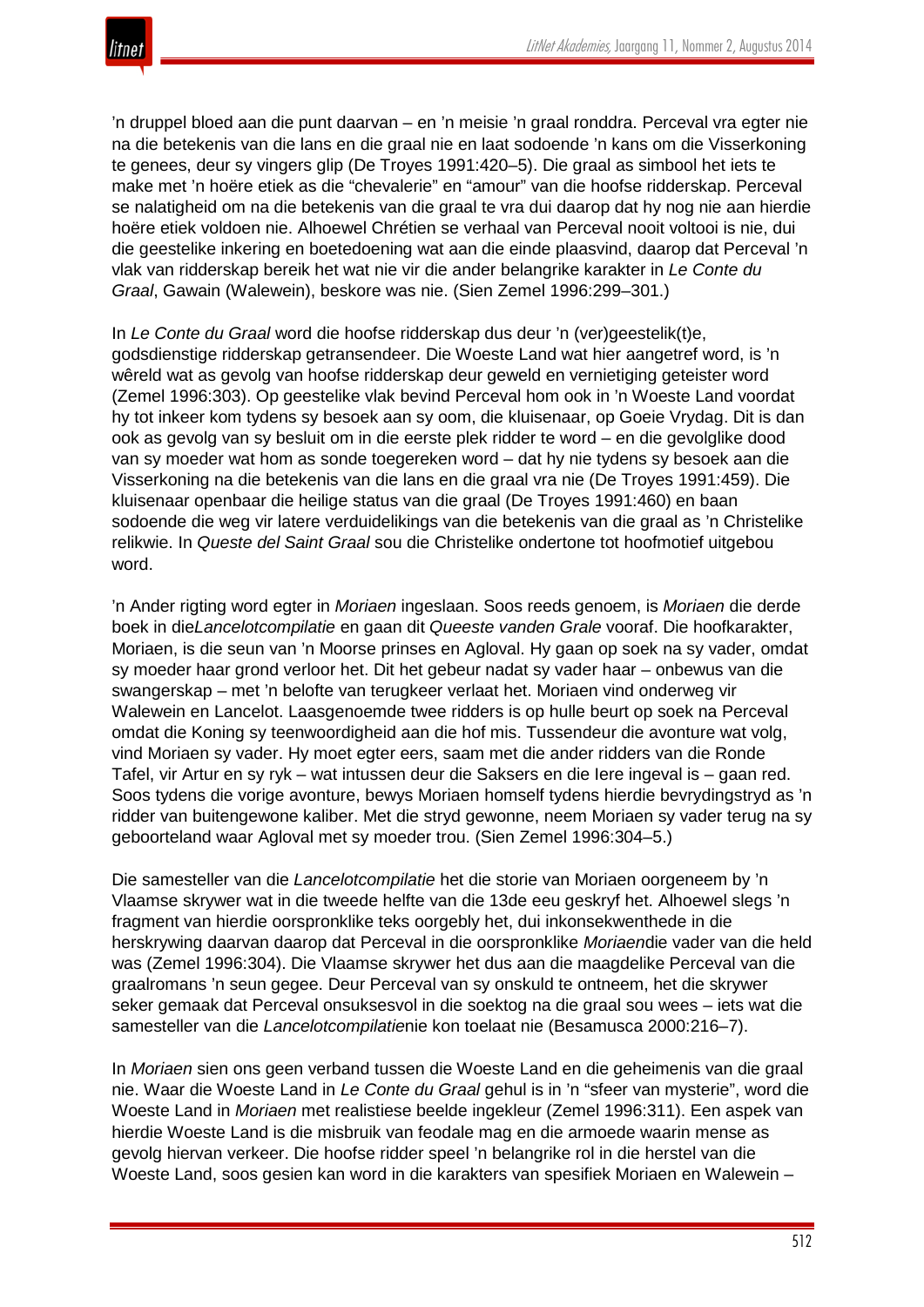twee wêreldse ridders wat op geen punt 'n religieuse ideaal nastreef nie. As in ag geneem word dat Perceval in die oorspronklike roman die vader van Moriaen is, sou 'n mens *Moriaen* verder kon lees as 'n korrektief en 'n voltooiing van Chrétien se roman: die eens maagdelike graalheld het hom na die wêreld gekeer en in die gestalte van sy seun word die ideaal van hoofse ridderskap voortgesit, terwyl die einde van die wêreld van "chevalerie" en die Artur-romans terselfdertyd afgeweer word (Zemel 1996:315–6). In hierdie opsig kan die oorspronklike Vlaamse *Moriaen* dus as 'n antigraalroman gesien word (vgl. Zemel 1996:315).

## **6. Woeste Land-tematiek in** *Queste del Saint Graal*

In my bespreking van die Woeste Land-tema in *Queste del Saint Graal* gaan ek gebruik maak van *The Quest of the Holy Grail* (1969), 'n betreklik onlangse Engelse vertaling, deur P.M. Matarasso, van die oorspronklike anonieme Oudfranse teks. Die rede hiervoor is soos volg: ek probeer juis aandui dat die oorspronklike teks 'n spesifieke doel gehad het, wat by uitstek in 'n bespreking van die Woeste Land-tema na vore kom. Die samesteller van die *Lancelotcompilatie* en vertaler/berymer van *Queeste vanden Grale* het hierdie doel in 'n groot mate gefnuik (soos uiteengesit in afd. 8). Alhoewel die Middelnederlandse vertaling dus ter sprake sal kom, sal dit nie die fokus van die bespreking wees nie. Indien die teksgedeelte in die Engelse en Middelnederlandse weergawes in terme van lengte ooreenstem, gee ek wel die Middelnederlandse beryming in blokaanhalings.

In *Queste del Saint Graal* (vervolgens *Queste*) begin die soektog na die graal met die koms van die uitverkore graalheld, Lancelot se seun, Galahad, aan Artur se hof. Al die ridders van die hof besluit om op soek te gaan na die graal nadat dit tydens 'n maaltyd aan hulle verskyn het. Sukses in die soektog is egter vir net drie ridders beskore: Galahad, Perceval en Bors. Hierdie drie ridders is bereid om hul ridderskap ten volle in die diens van God te stel. Nadat hulle die graal gevind het, skei die drie se paaie weer. Perceval word kluisenaar en sterf twee jaar later. Bors keer terug na Artur se hof. Galahad sterf nadat hy die goddelike misterie in die graal gesien het; hy word in die hemel opgeneem, terwyl die graal vir goed van die aarde af verdwyn (Besamusca 1999:13–4).

Soos reeds gesuggereer, word die verband tussen die Woeste Land en die geheimenisse van die graal – waarvan die seminale idee in *Le Conte du Graal* gevind word – in *Queste* op die spits gedryf. Waar *Moriaen* as 'n antigraalroman beskou sou kon word, is *Queste* al 'n "antiromanse" genoem: die verhoog en die spelers is dieselfde as in ander Arturiaanse romans, maar die aanvaarde waardes – soos hoofse liefde en avontuurlustigheid – word omgekeer (Matarasso 1969:15). Die Woeste Land wat hier aangetref word, funksioneer amper uitsluitlik op 'n geestelike of spirituele vlak. Waar dit wel 'n basis in die werklikheid het, word dit deur 'n geestelike gesant met spirituele betekenis gevul.

Vervolgens gaan ek in breë trekke kyk hoe die Woeste Land in *Queste* uitgebeeld word en wat daar teenoor gestel word.

Een van die mees eksplisiete – en poëtiese – verwoordings van die spirituele aard van die Woeste Land word in 'n hermiet se interpretasie van Gawain se droom oor die bulle gevind. Hy het dit oor die ridders van die Ronde Tafel wat op soek gaan na die graal wanneer hy sê:

When they left court they did not go to confession, as men ought who enter the service of Our Lord. They did not walk in humility and patience, signified by the meadow, but wandered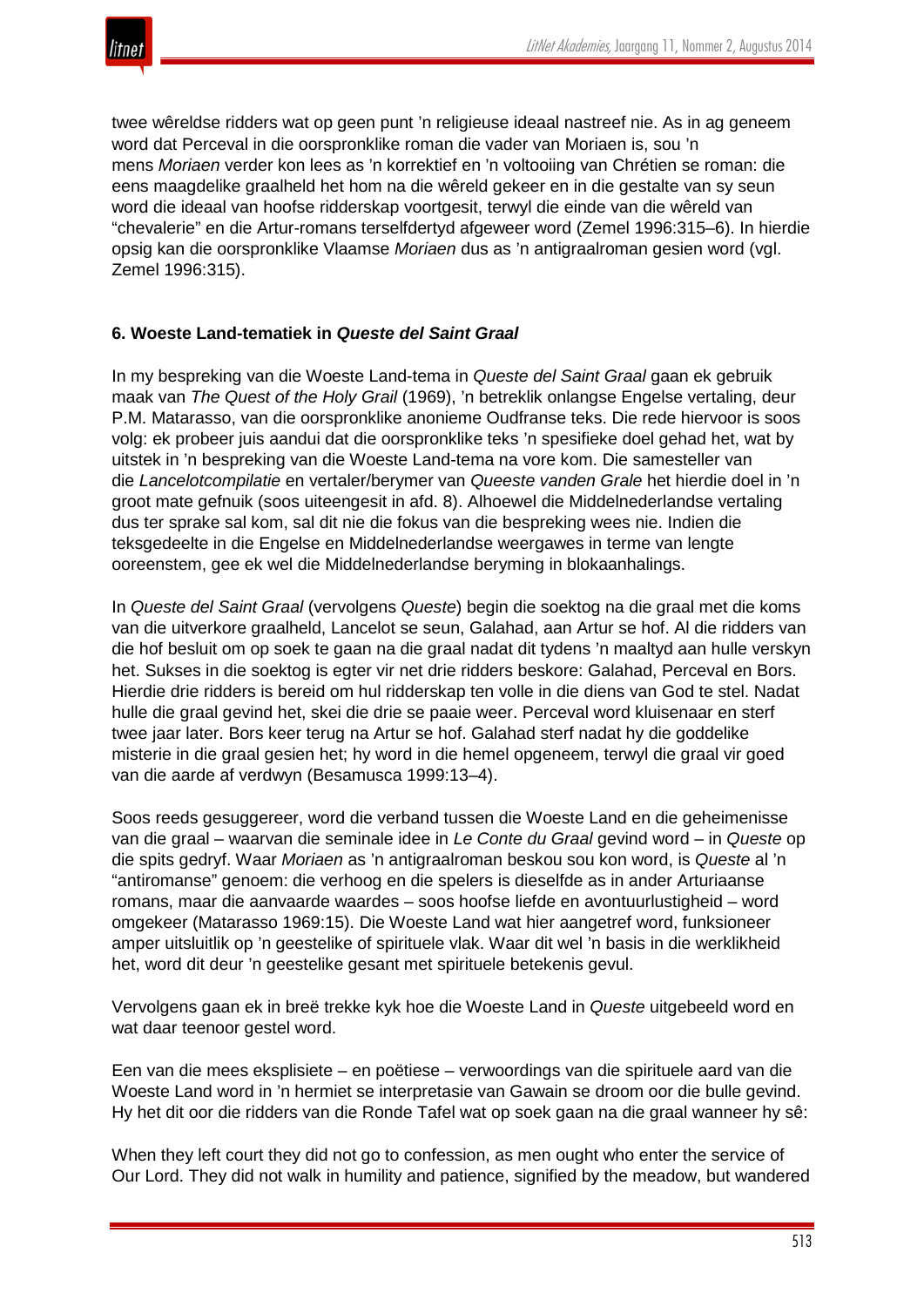

over the moor, the wasteland, taking the way which is barren of flowers and fruit, even the path of hell, the way in which all things are laid to waste and nothing salutary can survive. (Matarasso 1969:171)<sup>6</sup>

Sine spraken hare biechte niet,/ Alsi souden met rechte. Nu siet,/ Die ons heren dienst wilt bestaen,/ Ende met oetmodecheit vort gaen,/ Ende hem ne setten niet mede/ In oetmoet, in gedoechsamhede,/ Die biden mersch getekent scinen,/ Si varen dor heide ende dor wstinen,/ Daer blomen no gers ute gaen,/ Dats ter hellenwaerd, sonder waen. (*Queeste vanden Grale, http://www.kb.nl/bladerboek/lancelot, reëls 6211–20)<sup>7</sup>* 

Die Woeste Land is dus die sondige lewe wat selfs gelykgestel word aan die pad van die hel.

In terme van die soektog na die Heilige Graal, is die Woeste Land die tuiste van die ridders wat as gevolg van hul sondige lewens geen hoop het om suksesvol in die soektog te wees nie. 'n Hermiet sê vir Lancelot: "So it is with those who have entered on this Quest defiled and soiled with this world's vices, for they will find themselves unable to hold to track or trail, but will wander footloose in outlandish parts" (144). Hierdie "outlandish parts" is egter meer as onbekende terrein; op 'n figuurlike vlak sou dit in verband gebring kon word met die gelykenis van 'n troue wat die hermiet op die soektog na die graal van toepassing maak. Die hermiet sê naamlik dat God die sondiges die tafel van die Heilige Graal sal verbied – "But those whom He shall find there unprovided and lacking their raiment of confession and good deeds He will not welcome in, but will have them cast out from the society of the rest" (145) – en hulle sodoende tot 'n eensame pad sal verdoem.

Die Woeste Land as sondige lewe word in die loop van die roman in meer besonderhede ingekleur. Die Kasteel van die Jonkvroue wat deur Galahad bevry word, word tydens 'n gesprek tussen Gawain en 'n hermiet gelykgestel aan die hel. Die sewe ridders wat daar geheers het, is die sewe doodsondes (79). Die kasteel is 'n figuurlike Woeste Land, "for cruelty is enthroned there and all compassion banished" (72).

Dit blyk egter uit ander avonture, drome en interpretasies dat sekere van die doodsondes meer as ander bydra tot die geestelike dorheid in die Woeste Land. So lyk dit byvoorbeeld asof trots en begeerte of wellus as die dodelikste doodsondes gesien word. Dit is immers as gevolg van hierdie sondes dat die duiwel uit die hemel verban is en ook as gevolg hiervan dat die duiwel dit reggekry het om vir Eva (en sy weer vir Adam) te verlei (122, 131–2). Dit is ook laasgenoemde sondes waarin die jonge Melias verstrik raak nadat sy pad van dié van Galahad skei en hy die linkerkantste pad kies. Oor hierdie pad is die volgende op 'n kruis gegraveer: "The left-hand road thou shalt not take, for he that enters therein must be second to none if he would follow it to the end" (66). Die monnik wat die gebeure vir Melias interpreteer, lê dit soos volg vir hom uit:

In the left-hand road you perceive the way of sinners, which holds dire perils for those who choose it. Because it is far more hazardous than the first the inscription decreed that none should take it unless of uncommon valour, that is to say unless he stood so grounded in the love of Christ that no adventure could tempt him into sin. When you saw the writing you wondered what it could possibly signify; and at once the enemy pierced you with one of his darts. Shall I tell you which? It was the dart of pride, for you thought your prowess would see you through, but reason played you false, for the words referred to a spiritual order whilst you, seeing only the temporal, were filled with pride and fell headlong into mortal sin. (70–1)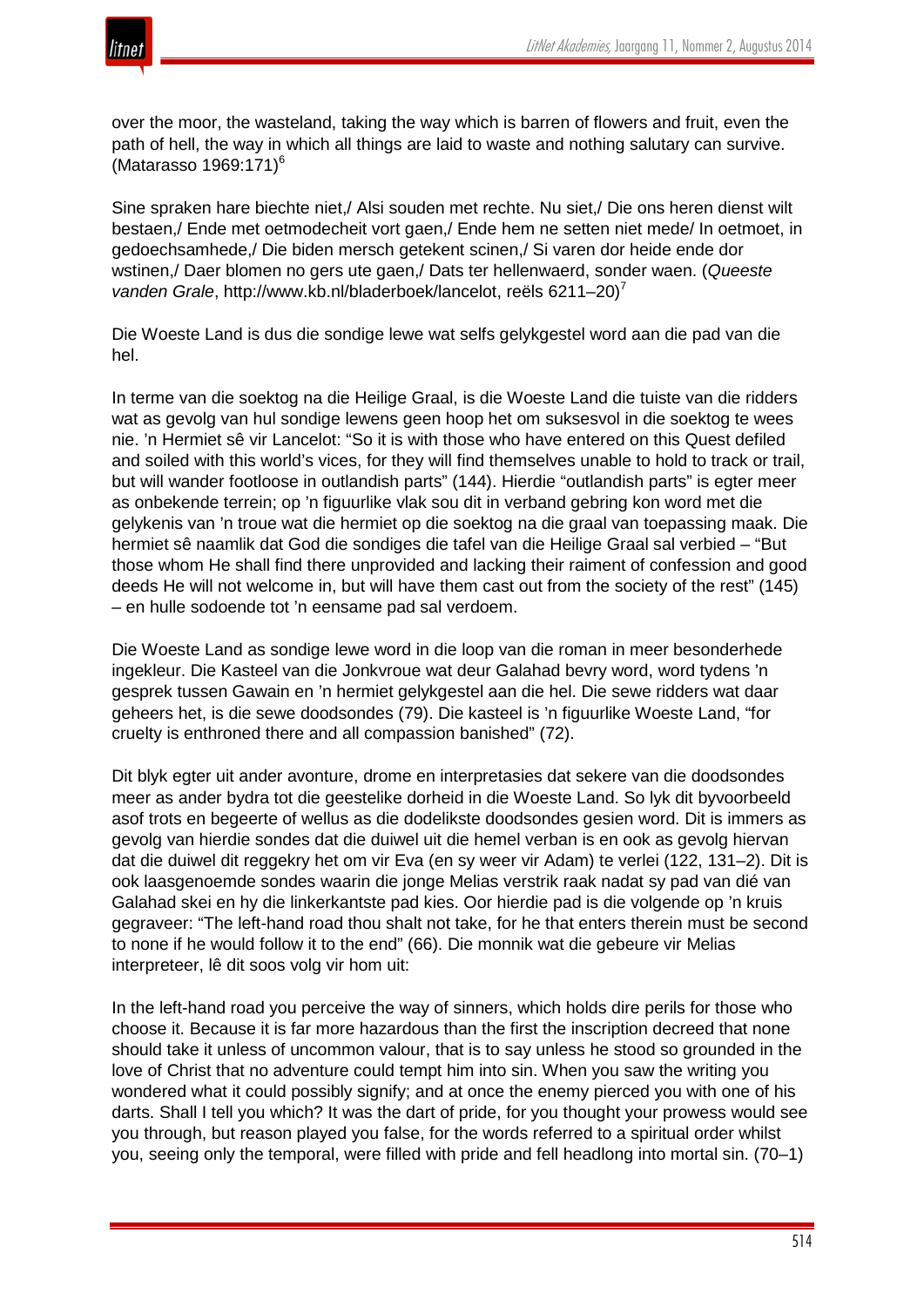

Alse dander, verboet die brief boude/ Dat nieman dien wech gaen ne soude,/ Hi ne ware beter dan een ander man./ Du sout dit dus verstaen dan./ Alstu den brief sages besonder/ Hadstu daer af groet wonder/ Wat dat mochte wesen./ Die viant scoet di mettesen/ Met enen scichte. Wetstu waer mede?/ Het was metter hoverdechede./ Bedie du waers wel in wane/ Mettire proveetsen tontgane./ al Dus vieltstu in die hoverdechede,/ Ende dats hoeftsonde mede,/ Want hoverde es tallen stonden/ Beginsel van allen sonden. (2075–90)

Die monnik verduidelik verder dat die vyand die goue kroon gebruik het om Melias in 'n tweede strik te laat val: "[I]n taking [the golden crown] you fell a prey to concupiscence, which made, with pride, two mortal sins" (71).

Die lys van sondes word uitgebrei wanneer die duiwel – in die gestalte van 'n pragtige jonkvrou – vir Perceval op die eiland probeer verlei. Deur die woorde van die jonkvrou word die Woeste Land per implikasie aan haar tuiste en die hel gelyk gestel: "I came from the Waste Forest where I witnessed the strangest adventure imaginable that overtook the Good Knight" (125). Sy slaan 'n tent op waarin sy Perceval probeer verlei en die wyse man lê die betekenis van die tent as volg uit: Die tent is rond en simbool van die wêreld wat nooit vry sal wees van sonde nie – daarom dan dat sy Perceval nie buite die tent wou laat nie. Haar woorde "Perceval, come and rest yourself and sit down until nightfall" verwys daarna dat Perceval hom moet oorgee aan luiheid en aardse plesier en vraatsug. En hy moet op hierdie wyse rus totdat die nag kom, m.a.w. tot sy dood, "which is termed night most aptly whenever it catches unawares a man in mortal sin" (132).

Die spirituele Woeste Land word ook in verband gebring met die lewens van spesifieke ridders wat op soek is na die graal. Een so 'n ridder is Gawain. Sy lewe as hoofse ridder word as 'n Woeste Land uitgebeeld. In die woorde van 'n hermiet:

You were not admitted to the order of chivalry to soldier in the devil's cause thenceforward, but in order to serve our Maker, defend Holy Church and render at last to God that treasure which He entrusted to your safekeeping, namely your soul. To this end were you made a knight, and you, Gawain, have abused your knighthood. For you have been henchman to the enemy, forsaking your Maker and living the worst and most dissolute life that ever a knight lived. (79)

[...] Gine hebt niet gehouden daer bi/ Dordene van ridderscepe om dat gi/ Des vians seriant sijt dan,/ Ne ware dar om dat gi vort an/ Sout bescermen die heilege kerke,/ Ende gi met goeden gewerke/ Onsen Here in u leven/ Den trisoer sout weder geven/ Die u van hem geleverd was,/ Dats die ziele, sijt seker das./ Om dit waerdi ridder gemaect. Dat nu/ Harde qualijc besteet es an u,/ Want gi hebt tot deser ure/ Quaet seriant geweest al dure/ Enten viant gedient in u leven,/ Ende uwen sceppere begeven,/ Ende meer gelegen in onsuverheden/ Dan enech riddere opten dach heden. (2495–512)

Ten spyte van hierdie vermaning sien Gawain nie kans vir boetedoening nie – "[H]e said that the hardships of penance would be more than he could brook" (80) – en bly hy in 'n geestelike Woeste Land rondploeter.

Die meer komplekse voorbeeld van 'n ridder wie se lewe met die Woeste Land-tematiek in verband gebring word, is dié van Lancelot. Lancelot bevind hom in die "Waste Forest" wanneer hy die Heilige Graal sien, maar niks daaromtrent doen nie. 'n Jonkheer wat dit aanskou en dink dat Lancelot slaap, sê: "[I]t is some knight who committed a grave sin, of which he was never shriven, and maybe so offended Our Lord thereby, that He would not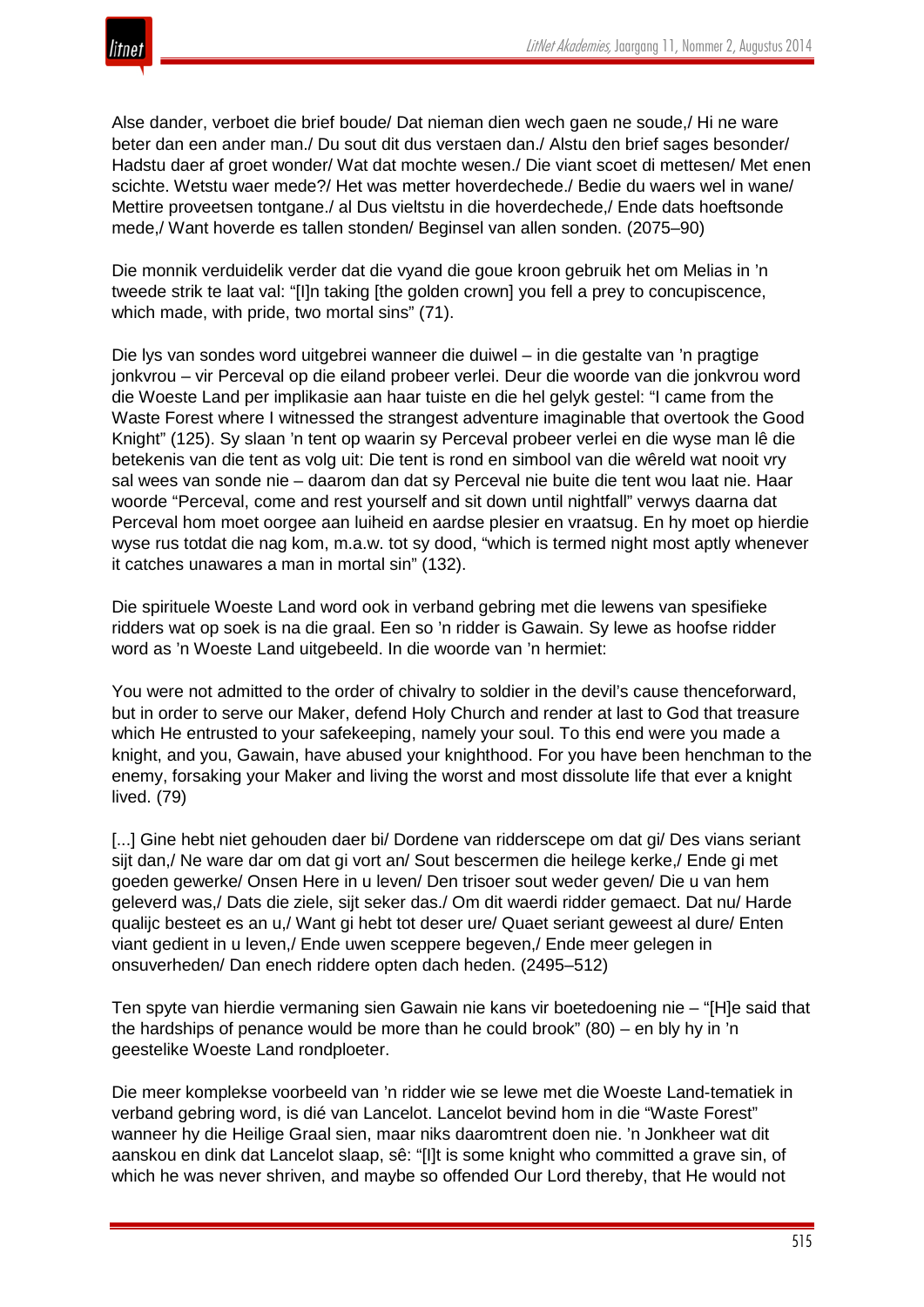have him witness this high adventure" (84). Reeds hier word die fisiese Waste Forest dus vertaal tot die spirituele Woeste Land waarin Lancelot hom bevind. Nadat die jonkheer en sy ridder weg is, hoor Lancelot 'n stem wat die volgende aantyging teen hom maak: "Lancelot, harder than stone, more bitter than wood, more barren and bare than the fig tree, how durst thou presume to venture there where the Holy Grail abides? Get thee hence, for the stench of thy presence fouls this place" (85). Die beskrywende woorde wat gebruik word – "hard", "bitter", "barren and bare" – herinner aan 'n Woeste Land. Die gebruik van hierdie woorde word deur 'n hermiet aan Lancelot verduidelik, met as verwysing die vyeboom wat deur Jesus Christus vervloek is:

The Lord Most High found leaves on the tree when he approached, that He might have taken had He wished. But when the Holy Grail came there where you were lying, it found you barren even to the want of every right thought and all good intent; foul and besmirched and polluted with lust did it find you, and denuded of leaves and flowers, which is to say of all good works; it was on this account that you were upbraided later in the terms you told me. (93)

Die verskil tussen Gawain en Lancelot is hulle reaksies op die veroordeling van hulle lewens. Waar Gawain die breë pad van aardse ridderskap aanhou volg, vind daar 'n inkeer by Lancelot plaas. Hy ly as gevolg van selfverwyt en die wete dat hy God se toorn ontlok het (86). Sy diepe begeerte om die Heilige Graal te aanskou, inspireer hom tot boetedoening en 'n voorneme om hom nooit weer skuldig te maak aan die doodsonde van wellus waaraan hy hom in sy omgang met Guinevere oorgegee het nie. Hy verwoord insig in sy sondige lewe wanneer hy sê: "And I have gone to my death down that wide road which at the outset seems so smooth and honeyed and is the portal and the path of sin. The devil showed me the sweets and the honey, but he hid from my eyes the everlasting woe that lies in store for him who treads that road to its end" (88). Hy sien dus sy sondige lewe as gevul met "everlasting woe". Alhoewel Lancelot nie die eer gegun word om die soektog na die graal suksesvol af te handel nie, kry hy wel die kans op 'n kykie – waarna hy vir 24 dae van sy sig en sy krag ontneem word. In sy eie woorde:

I have seen such glories and felicity that my tongue could never reveal their magnitude, nor could my heart conceive it. For this was no earthly but a spiritual vision. And but for my grievous sins and my most evil plight I should have seen still more, had I not lost sight of my eyes and all power over my body, on account of the infamy that God had seen in me. (264)

Ende hi seide: "Here van hemelrike,/ Twi weckestu mi so hastelike?/ Bedie ic was bat te gemake/ Dan ic sal sijn bi eneger sake./ Ay Jhesus Kerst, heilechgeest oppenbare,/ Ende die also geluckech ware,/ Dat hi wiste die wonderlijchede/ Van uwer groter verhoelhede./ Ic hads meer gesien, sonder waen,/ En hadden mine sonden gedaen." (9903–12)

Lancelot se ervaring suggereer dit wat op spirituele vlak teenoor die Woeste Land gestel word, en soos wat 'n hermiet in die uitleg van Gawain se droom die weivelde van geduld en nederigheid teenoor die Woeste Land stel, sien ons ook in die res van die roman hoe 'n duideliker beeld van die teenpool ontvou.

So byvoorbeeld word daar tydens die uitleg van die betekenis van die toernooi tussen die swart en wit ridders vir Lancelot gesê: "Then it was that the just men took you by the rein, the hermits and religious who set your feet upon the path of Jesus Christ, which quickens with life and greenness like the forest" (159). Die pad van Christus – groen en vol lewe – is dus duidelik die teenoorgestelde van die Woeste Land, waar barheid en droogte hoogty vier.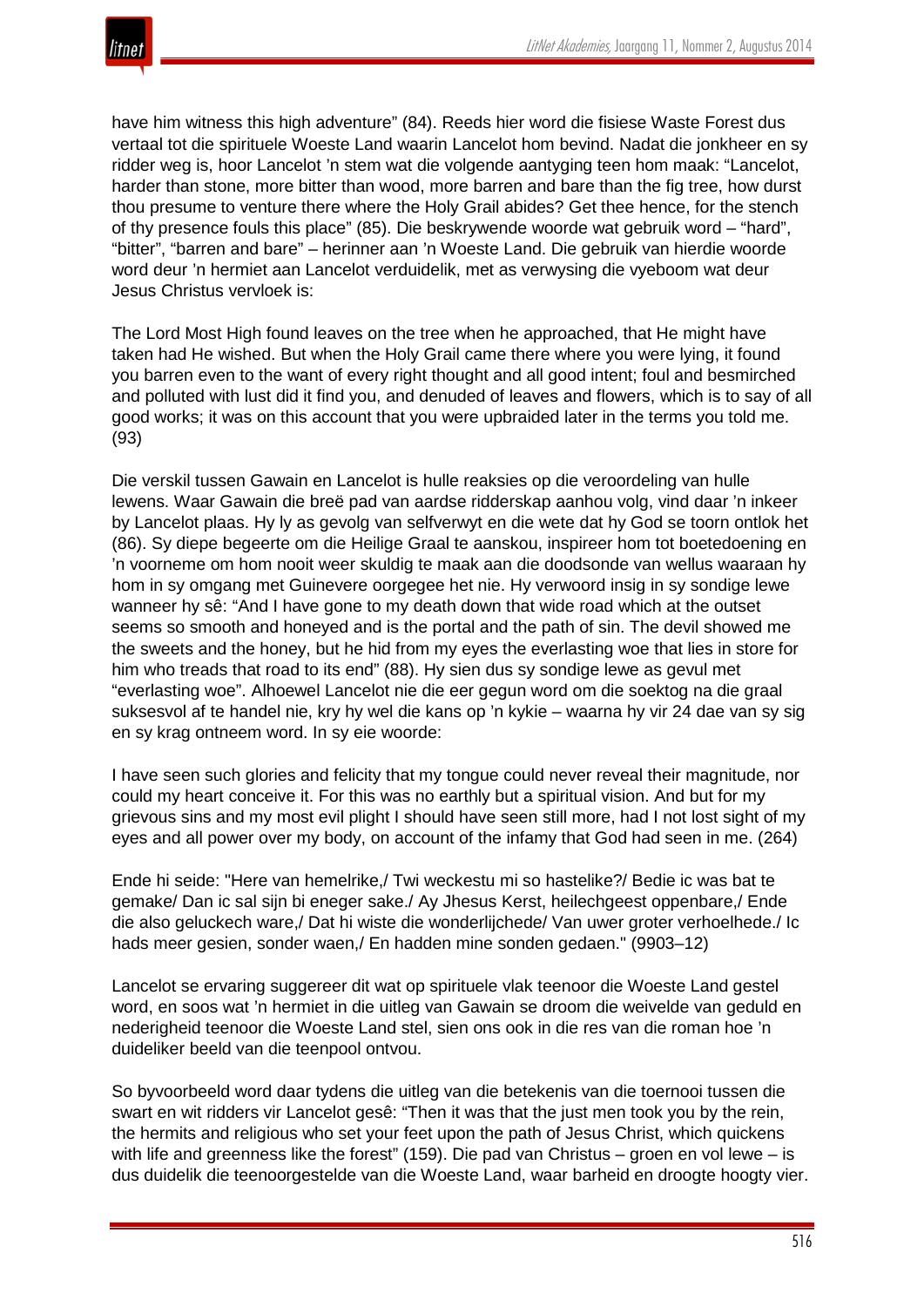

Ook die vergelyking van Christus met die son wat die ysigheid van die vyand verdryf (132), skakel met hierdie beeld.

Nog 'n verbandhoudende beeld wat teenoor die Woeste Land opgestel word, is die vergelyking van die Heilige Graal met 'n standhoudende, wonderbaarlike fontein:

The waters of this spring will never fail, however deep the draughts one draws from it: it is the Holy Grail, the grace of the Holy Ghost. This spring is the gentle rain, the Gospel's dulcet words, from which the heart of the penitent derives such sweet refreshment that the more he savours it the greater is his craving: it is the grace of the Holy Grail. For the more amply and abundantly it flows, the more remains, which is why it must properly be likened to a spring. (172–3)

Die fonteine es van selker nature,/ Menne machse te gere ure/ Ute gesceppen al hare vloet,/ Hoe vele datmer ane doet./ Dese fonteine machmen wale/ Betekenen biden heilegen grale. (6305–10)

'n Verdere beskrywing van die pool wat teenoor die Woeste Land gestel word, vind ons in Lancelot se droom wanneer die hemelse boodskapper vir die twee ridders en die sewe konings sê: "My mansion is made ready for you all: enter into the joy that has no end" (148). Teenoor die Woeste Land word dus hier oneindige geluk gestel.

Die wyse waarop hierdie geluk bereik kan word, word gesuggereer in die boodskap aan die jongste ridder: "Beloved son, now canst thou range over all the world and soar above the ranks of chivalry" (148). Om hierdie geluk te bereik en die spirituele Woeste Land te verlaat, moet die hoofse ridderskap dus getransendeer word ten gunste van 'n godsdienstige ridderskap.

Een van die wyses waarop die mag van hierdie godsdienstige ridderskap na vore tree, is die wyse waarop die teken van die kruis dikwels die godsdienstige ridders uit geestelike verknorsings red. Dit wil lyk asof die teken van die kruis die versoeking of dergelike uitdaging letterlik en figuurlik verban na 'n Woeste Land van waar dit nie kan terugkeer nie. So verdwyn die perd wat Perceval van die vyand (in die gedaante van 'n vrou) ontvang het wanneer hy onraad vermoed en die teken van die kruis maak (112–3). Dieselfde gebeur met die tent waarin die vyand hom probeer verlei (129). Ook Bors word op hierdie manier gered wanneer hy deur 'n valse priester en 'n jong meisie belieg word: hy maak die teken van die kruis, en die kasteel met die inwoners verdwyn (191).

Dit is moontlik hierdie selfde Woeste Land waarheen die karakters wat vooruitbestemde stoele, swaarde en skepe vir hulleself wil toe-eien, verban word. So byvoorbeeld verdwyn een van die broers van Josephus wat op die stoel wat vir laasgenoemde bestem was, gaan sit het: "[T]he two brothers disputed his right and one of them sat there himself in view of the whole assembly. At once, by a miracle, the earth swallowed up the usurper" (98). 'n Soortgelyke lot tref koning Varlan. Hy neem die swaard wat vir die Goeie Ridder bestem was en vermoor koning Lambar. Oor hierdie eerste slag met die swaard in die koninkryk van Logres word gesê:

It unleashed such wrack and ruin on both the countries that never again did the land requite the ploughman's toil, for no corn sprouted there, nor any other crop, nor did the trees bear fruit, and there was a dearth of fish in pond and stream. This is why the land of these two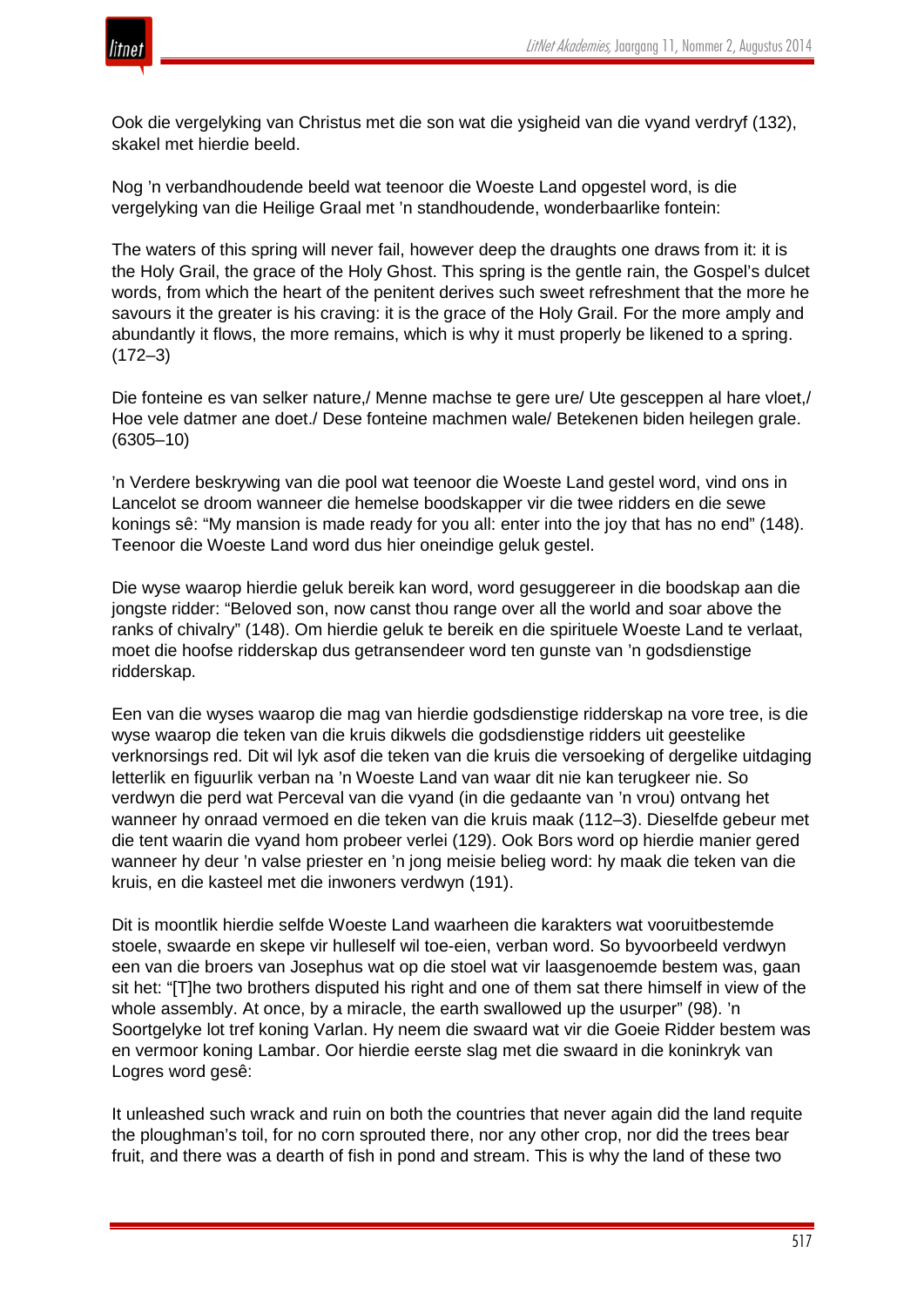

kingdoms was called the Waste Land, seeing that it had been laid to waste by this terrible blow. (216)

Dat was di irste slach, sijt seker das,/ Die mettesen swerde geslagen was,/ Daerbi beide die conincriken/ Gedestruert waren jamberliken,/ Datter noit sint coren in wies,/ No boem vrocht droech, sijt seker dies;/ Ende datmer noit sint vische ne vant:/ Ende daer bi heetment woeste lant. (8061–8)

Koning Varlan gaan terug na die skip om ook die swaard se skede te gaan haal en sy einde word soos volg beskryf: "So, returning to the ship, he stepped inside and slid the blade back into the sheath; no sooner had he done so than he fell down dead beside the bed" (216).

Dit blyk dus dat daar op hierdie wyse verseker word dat die avonture rondom die Heilige Graal vir die uitverkore godsdienstige ridders gereserveer word. Diegene wat op soek is na blote aardse avonture, word na die Woeste Land verban.

Vervolgens sal die avontuurloosheid van die hoofse ridders se soektog en die metatekstuele implikasies daarvan bespreek word.

## **7. Aardse avontuurloosheid en die metatekstuele implikasies daarvan**

Vir die ridders is die grootste misterie rondom die soektog na die graal die avontuurloosheid wat hulle almal skynbaar te beurt val:

Now the story relates that when Sir Gawain took leave of his companions he rode for many a day both near and far without meeting with any adventure worth setting down in story. His companions fared no better, for they met with ten times fewer adventures than was usual; this was indeed the aspect of the Quest which irked them most […] having expected the Quest of the Holy Grail to furnish a prompter crop of strange and arduous adventures than any other emprise. (162)

Nu gewaget daventure das,/ Als min her Walewein versceden was/ Van sinen gesellen, dat hi daer nare/ Mengen dach reet harentare/ Sonder te vinden aventure,/ Die te versecgene es nu ter ure;/ Ende sine gesellen ne vonden/ En gene aventure tien stonden/ Nigeren nu alsoe vele/ Alsi plagen ten tienden dele;/ Ende hen vernoide daer omme meer/ Die queste dan si dede noit eer. (5803–14)

Gawain ontmoet vir Hector, wat dieselfde klagte het, en laasgenoemde vertel van meer as twintig ridders wat hy teëgekom het wat met dieselfde probleem sukkel (162). Aan Gawain en Hector verduidelik 'n hermiet hierdie avontuurloosheid op die volgende manier:

The adventures that you are now to seek concern the nature and manifestations of the Holy Grail; these signs will never appear to sinners of men sunk deep in guilt, and never therefore to you, for you are most heinous sinners. Do not imagine moreover that the adventures now afoot consist in the murder of men or the slaying of knights; they are of a spiritual order, higher in every way and much more worth. (174)

Die aventuren, die gescien nu/ Sijn betekenessen, seegic u,/ Van den heilegen grale, twaren,/ Die hen nine willen oppenbaren/ Lieden die licgen in sonden:/ Sone selen si u nu ten stonden,/ Die sijt ongetrouwe sondaren./ Entie aventuren die hem nu baren,/ Ne hebt dat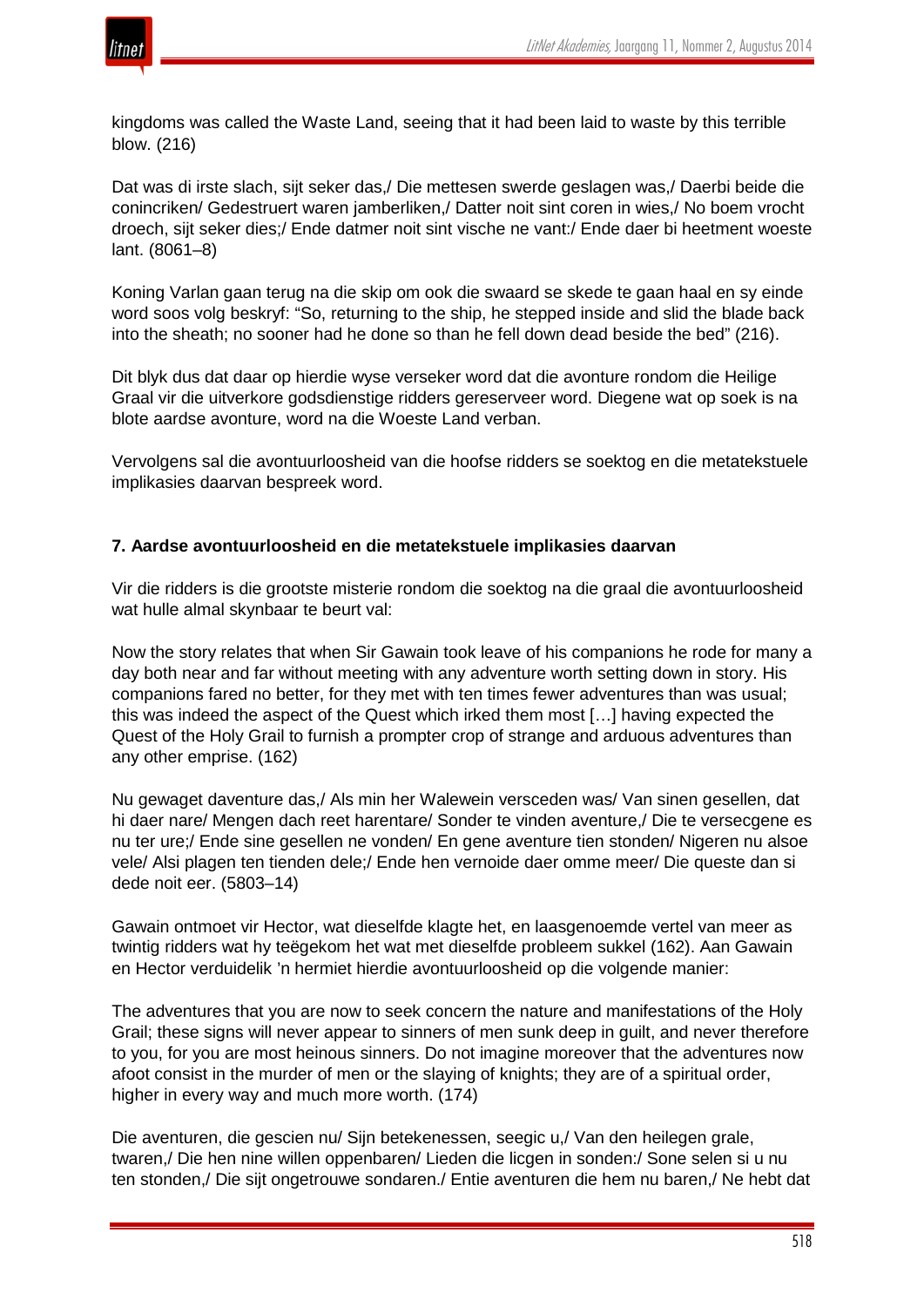

niet in uwen wane,/ Dat si sijn van lieden doet te slane;/ Maer si sijn van geesteliken saken,/ Die beter sijn ende bat smaken. (6359–70)

Wat dus binne die ridders se konteks die ergste Woeste Land moet wees – 'n land sonder avonture – is die gevolg van die geestelike Woeste Land waarin hulle verkeer.

Teenoor die avontuurloosheid van die gewone ridders word onder andere Galahad se soektog na die graal gestel:

Now the story relates that when the Good Knight left Perceval, after rescuing him from the twenty knights who had set upon him, he took the wide road that runs through the Waste Forest, and spent many days roving now this way, now that at the beck of chance. He met there with many adventures, which he brought to an end, and which the story passes over, forasmuch as it would be too great a task to relate them one by one. (207)

Daventure telt hier ter steden,/ Alse Galaat was gesceden/ Van Perchevale al daer hine doe/ Bescudde van groter pinen toe,/ Ende oec vander ongenaden/ Die hem die XX ridders daden,/ Hi wandelde menege dachvaerd,/ Alse nu vort nu achterwaerd,/ Ende vant vele aventuren,/ Daer niet af spreke nu ter uren. (7723–32)

In hierdie passasie kan dus gesien word dat Galahad 'n avontuurgevulde soektog beleef. Wat egter veral opval in die passasie, is nie die avonture self nie (dit is immers te veel om op te noem), maar die feit dat hy dit alles tot 'n einde bring ("many adventures, which he brought to an end"). Die ridderskap waarvan Galahad verteenwoordiger is, is dus nie ingestel op avonture nie, maar juis op die oplossing en beëindiging daarvan. Sy rol as beëindiger van avonture is dan ook voorspel en word deur koning Artur verwoord wanneer hy hom aanspreek: "[F]or this is the purpose for which God sent you to us: to consummate what others have had to renounce, and to bring to conclusion all those things that no other was ever able to resolve" (40). Waarna die koning hier verwys, is heel waarskynlik die avonture van die Heilige Graal (vgl. sy uitspraak op bl. 37).<sup>8</sup> Een van die koningin se dames voer dit egter verder wanneer sy sê: "This feat proves him the one who shall bring the adventures of Britain to their close and restore the Maimed King to health" (39). Dit gaan dus in laasgenoemde uitspraak ook om die avonture van Brittanje – nie net dié van die Heilige Graal nie.

Op 'n metatekstuele vlak kan Galahad se rol as ridder betekenisvol geïnterpreteer word. Dit is immers duidelik dat die verteller van die verhaal geen agting het vir aardse ridderlike avonture nie – inteendeel. In die figuur van Galahad bring hy daarom die avonture tot 'n einde. Hy doen egter meer as dit: met die suksesvolle voltooiing van die soektog na die graal (en dus ook 'n beëindiging van die avonture van die Heilige Graal), skryf hy 'n doodsbrief vir die Arturiaanse roman. Dit blyk dan ook dat dit hierin nie soseer vir hom gaan oor die skryf van 'n bevredigende einde nie. Wat na vore tree, is 'n spesifieke perspektief op die genre en die doel van so 'n teks. In haar inleiding skryf Matarasso (1969:14): "As it happens this is no esoteric work. The author's chief purpose being to edify and instruct and the delights of story-telling being but a means to that end […]". Laasgenoemde siening van die roman as teks met die doel om te onderrig en te leer kan telkens gesien word in die uitleg van drome en die leiding wat deur religieuse gesante gegee word. Dit kan ook gesien word in 'n uitspraak oor die Verminkte Koning: "[O]ur Lord for love of him performed in after days many notable miracles, which are not mentioned in this story since they are not essential to its purpose" (277). Daar word dus uitdruklik gesê dat daar 'n spesifieke doel met hierdie teks is en dat daar nie om enige rede daarvan afgewyk sal word nie. 'n Mens sou kon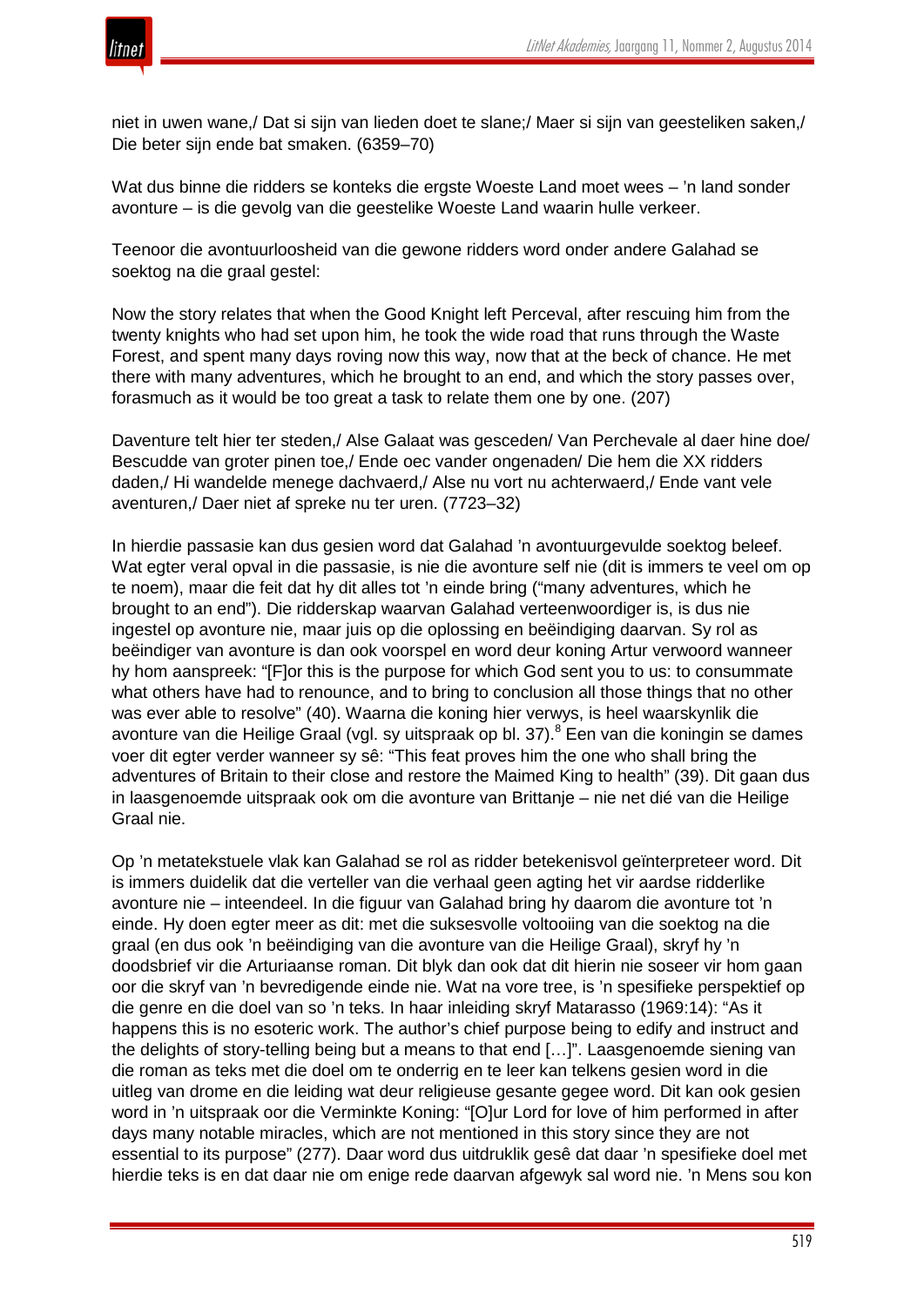

sê dat hierdie doel in die eerste plek is om geestelik te rig en te onderrig; in die tweede plek om die einde te verseker van 'n genre wat tradisioneel ingestel is op aardse plesiertjies, of hoogstens op die oordrag van hoofse waardes.

Hoe pas *Queste* in hierdie opsig in binne die Arturiaanse genre? Die oorlewering van die Artur-legende kan teruggespoor word na die Britse Kelte (uit Wallis, Cornwall en Bretagne), binne wie se kultuur mondelinge vertelling sentraal gestaan het. Die Artur-figuur simboliseer blykbaar vir hulle 'n goue era van heroïek en grootsheid. Teen 1135 is die hele suidelike helfte van Wallis direk of indirek onder Normandiese bestuur. Die Artur-verhale dien dus as herinnering aan wat moontlik is, troos oor politieke teleurstellinge en ontsnapping aan die werklikheid van verdrukking (Draak 1979:54–5). Wanneer die Artur-verhale gewild raak onder die Normandiese adel en van die hof in Londen ook na die Franse howe versprei, is dit nie om politieke redes nie. Dit word gesien as plesierige, opbouende en leersame verhale (Draak 1979:55). Die leersaamheid is onder andere daarin geleë dat die helde as voorbeelde dien in die uitlewing van hoofse karaktereienskappe, byvoorbeeld selfbeheersing, minsaamheid, hulpvaardigheid en vrygewigheid. Die hoofse ridderroman se funksie is om "spiegels van hoofsheid" te wees (Janssens 1985:13).

*Le Conte du Graal* het reeds van hierdie funksie begin afwyk. Die hoofse ideologie en wêreld word as ontoereikend uitgebeeld. Hierteenoor word 'n religieuse ridderskap gestel wat volgens Zemel (1996:304) vooruitwys na die einde van die Artur-roman. Hierdie religieuse ridderskap word in fyner besonderhede uitgewerk in *Queste*. Janssens (1985:41) wys op die talryke sinspelings op die Cisterciënsiese spiritualiteit wat in die roman voorkom. Daar is onder andere die "witte monniken" (verwysend na die orde van Cîteaux, teenoor die swart Benediktynerorde van Cluny) en die asketiese leefgewoontes en boetepraktyke wat na die ordereëls van die Cisterciënsers verwys. In *Queste* het ons te make met 'n radikale ommekeer van hoofse ridderlike waardes: die oorwinning in die doodmaak van 'n teenstander word veroordeel; die ridderlike glorie word tot ydele glorie gemaak; die uitvoerige feesmaal word vervang met asketisme (Janssens 1985:43). Die graal is ook nie bloot 'n "queeste-object" nie, maar word teken van God se misterieuse teenwoordigheid en passie: dit verwys na die Lydensgebeure en die instelling van die Nagmaal en die transsubstansiasie (Janssens 1985:45). Die graalheld, Galahad, wat nie net die graal aanskou nie, maar as gevolg daarvan in die hemel opgeneem word, dien as voorbeeld van godsdienstige ridderskap. Sy naam kan teruggespoor word na Genesis, waar Jakob 'n hoop klippe pak as teken van 'n verbond tussen hom en Laban. Hy noem dit Galaad (Gal-Ed, Gilad) (Gen. 31:46–52). Op 'n verwysing na die Giladsberg in Hooglied 4:1 lewer 'n Cisterciënser-ab kommentaar en herinner aan die feit dat Galaad in Genesis "een hoop van getuigenis" beteken. (Janssens 1985:44) Soos wat Galahad getuig van 'n noue verbond met Christus, so kan *Queste* gesien word as 'n getuienis vir die uitkoms van godsdienstige ridderskap.

Die doel van die roman is egter nie bloot om onderrig te verskaf in die transendering van 'n hoofse lewe nie. In*Queste* word die suggestie van die einde van alle ridderlike avonture wat in *Le Conte du Graal* gevind word, tot die uiterste gevoer. In die roman self word dit gedoen deur die geestelike Woeste Land waarin die hoofse ridders hulle bevind, parallel te laat loop met die afwesigheid van aardse avonture. Verder word dit uitdruklik gestel dat Galahad 'n einde aan Brittanje se avonture sal bring. Hiersonder kan die Arturiaanse roman nie voortgaan nie.*Queste* as roman moet as voorbeeld dien: só is literatuur veronderstel om sigself na inhoud en doelstelling te rig. Binne die versameling *Lancelot-en-prose* volg *Mort le Roi Artu* op *Queste* en met die dood van Artur word die einde van die genre in 'n sekere opsig skynbaar voltrek (vergelyk Zemel 1996:304).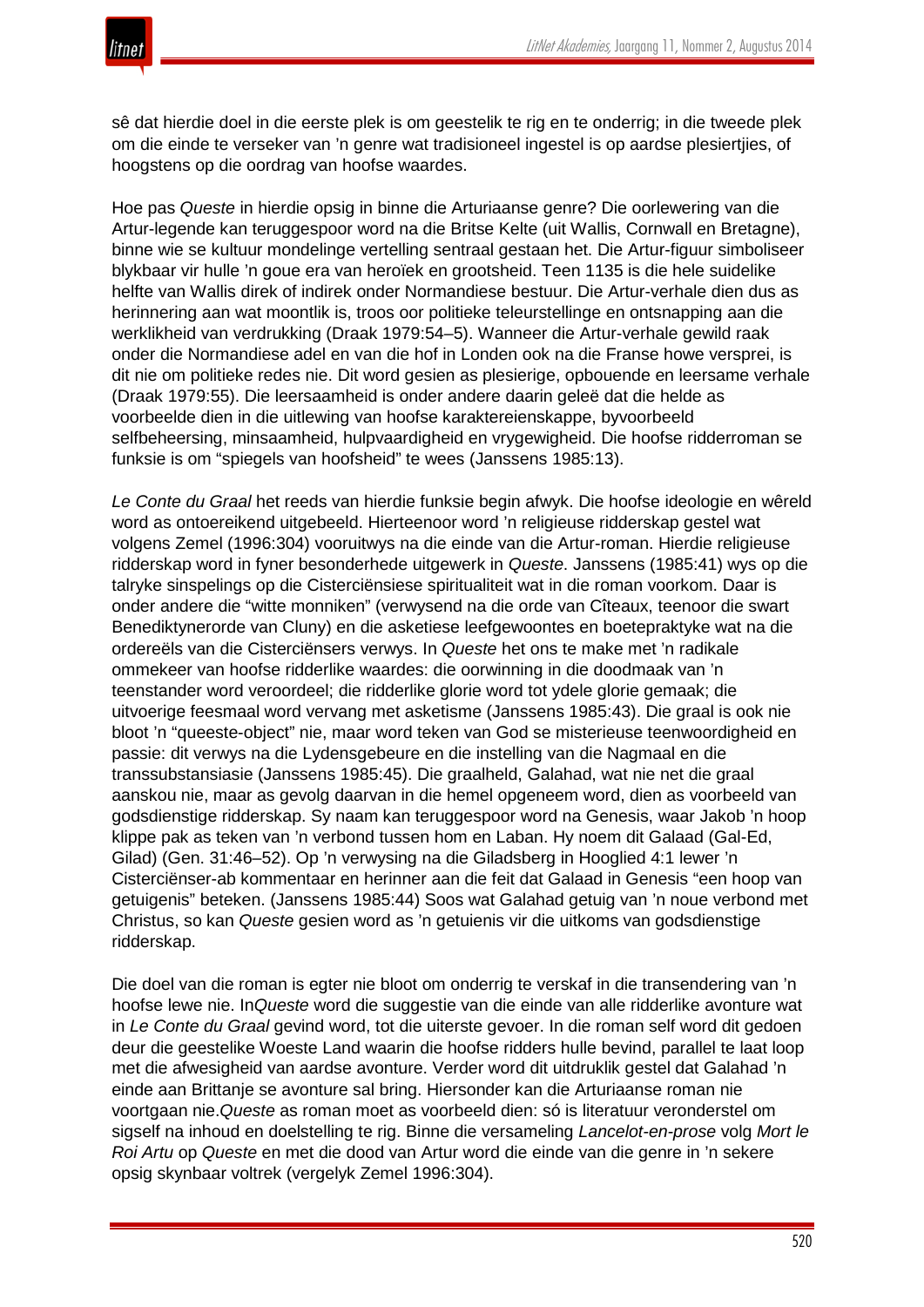

#### **8. Gefnuik: Die aardse avontuur en Artur-roman leef voort**

Dit is egter 'n skyndood. Benewens die talle ridderromans wat ná *Queste* geskryf is, was dit die samesteller van die Middelnederlandse *Lancelotcompilatie* wat op die mees eksplisiete wyse die skrywer van *Queste* in sy doel gefnuik het. Ten spyte van die skynbare teenstrydighede waartoe uitsprake oor die "einde van avontuur" in *Queste*sou kon lei, het die samesteller sy bewerking, *Queeste vanden Grale*, slegs die vierde van die tien romans in die*Lancelotcompilatie* gemaak. Met hierdie plasing maak hy seker dat die vind van die Heilige Graal nie 'n einde bring aan die hoofse ridders se avonture nie. Inteendeel, Walewein (Gawain) – onder andere as hoofkarakter in*Walewein ende Keye* – beleef nog vele avonture nadat hy die dorre dale van *Queste / Queeste vanden Grale*oorleef het.

Janssens (1985:47) maak die volgende bevinding oor *Queeste vanden Grale* as vertaling:

De onbekende vertaler heeft de complexiteit van het werk niet begrepen; meestal bekort hij drastisch (vaak onoordeelkundig), vooral m.b.t. doctrinaire kwesties, en behoudt vaak enkel de feiten, de plot. De meest ontroerende dimensie van de *Queste del Saint Graal*, de diepe religieuze overtuiging en het psychologisch inzicht in het menselijk handelen, heeft hij bewust of onbewust weggewerkt. De boeiende Franse prozaroman is onder zijn hand tot een vrij mat, moraliserend traktaat geworden.

'n Mens sien iets hiervan in sommige van die blokaanhalings uit die tekste in afd. 6 van hierdie artikel. In 'n waarskuwing om nie 'n gevaarlike pad te vat nie, staan daar in die Engelse teks: "[N]one should take it unless of uncommon valour, that is to say unless he stood so grounded in the love of Christ that no adventure could tempt him into sin" (70). In *Queeste vanden Grale* word die geestelike aspek weggelaat en word die waarskuwing beperk tot: "Dat nieman dien wech gaen ne soude,/ Hi ne ware beter dan een ander man" (2076–7). 'n Meer uitgebreide voorbeeld is Lancelot se besoek aan 'n hermiet. In Matarasso (1969) se *The Quest of the Holy Grail*beslaan die besoek meer as agt bladsye (87–94,134– 5), en dit bevat 'n hele paar Bybelse verwysings en metafore, byvoorbeeld die gelykenis van die talente wat vermeerder is en die onvrugbare vyeboom, asook die verhaal van Moses wat water uit 'n rots laat vloei het. Verder bieg Lancelot by die hermiet oor sy verhouding met die koningin en hy kry insig in en sweer sy sondige lewe af. In *Queeste vanden Grale* word hierdie deel beperk tot 72 versreëls (4612–84). Daar word wel verwys na aardse en hemelse ridderskap en hoe dit die soektog na die Heilige Graal beïnvloed, maar dit word gedoen op gesag van Merlyn (4652) – daar is geen Bybelse verwysings nie. Verder word Lancelot se belydenis en inkering soos volg opgesom: "Lancelote bequamen wel die worde/ Die hi vanden goden man horde/ Ende hilt over goet gelucke daer naer/ Dattene Onse Here hadde gebracht daer,/ Ende hoepte dat hi van desen/ Al sijn lijf te beter soude wesen" (4673–8).

Alhoewel dit toegeskryf kan word aan onbegrip aan die kant van die vertaler, maak 'n vervlakking van die godsdienstige dimensie wat in die oorspronklike teks neerslag gevind het, binne die groter geheel van die*Lancelotcompilatie* sin. Die soektog na avontuur moet immers in die res van die versameling voortgaan en die uiteindelike doel is nie godsdienstige ridderskap of 'n veroordeling van die hoofse ridderroman nie. Dit stem ooreen met Matarasso (1969:28) se bevinding oor Malory se vertaling en verwerking van *Queste del Saint Graal* in sy Middelengelse *The Tale of the Sangreal*. Matarasso wys daarop dat Malory ook die hermiet se gesprekke verkort en die leerstellinge ondergeskik aan die verhaal stel. Verder was die *Queste* se veroordeling van hoofse ridderskap teenstrydig met Malory se siening van die ridderlike ideaal (Matarasso 1969:28).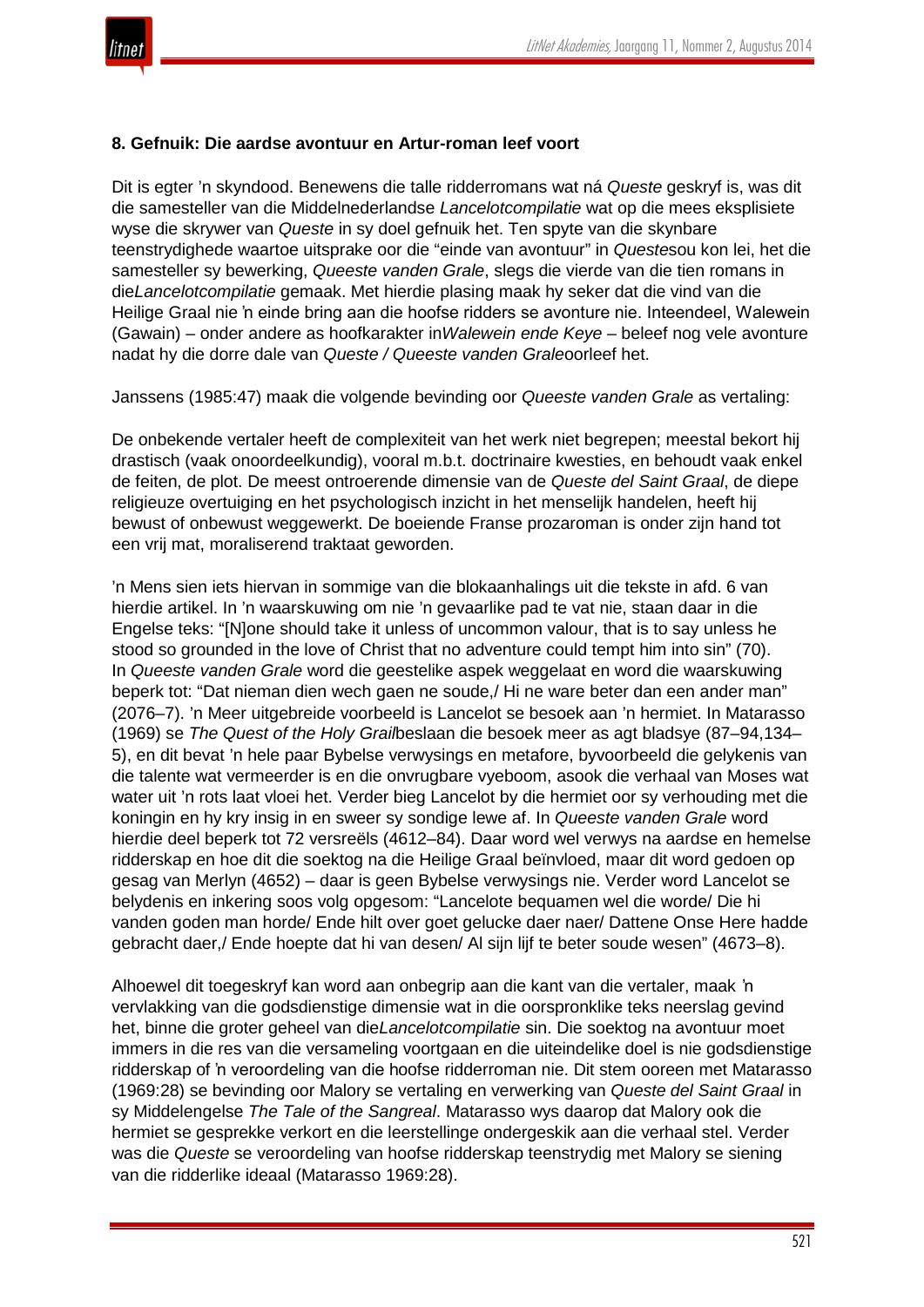

Die vervlakking van die geestelike dimensie in *Queeste vanden Grale* is nie die enigste wyse waarop daar binne die *Lancelotcompilatie* van die ideale doel van literatuur – soos deur *Queste* daargestel – afgewyk word nie. In*Arturs doet* word daar betekenisvolle veranderinge aan die oorspronklike Oudfranse *Mort Artu* aangebring. Mordret – Artur se buite-egtelike seun – verraai sy vader en in laasgenoemde roman span hy saam met die Iere, Saksers en Skotte. In *Arturs doet* word daar twee maal verwys na Mordret se samesweerders as Saksers, Skotte en Friese. Van Oostrom (1992:63) wys daarop dat dit lyk asof Van Velthem hierdie geleentheid gebruik om sy opdraggewer te vlei: indien die Hollandse vyande, die Friese, aan die kant van die verraderlike Mordret was, was die Voornse party (Gerard van Voorne was die opdraggewer) tog per implikasie aan die kant van Artur se luisterryke monargie. Hier is dus sprake van politieke ondertone.

Van Oostrom (2013:57), wat, soos reeds aangedui, die *Lancelotcompilatie* as produk van Van Velthem se skrywerskap aandui, sê dat beide die voltooiing van die *Graal-Merlijn* én Van Velthem se arbeid aan die*Lancelotcompilatie* "een kolfje naar zijn hand zijn geweest": Hy was blykbaar 'n groot bewonderaar van koning Artur. Dat dit vir Van Velthem – 'n opgeleide priester – ook oor die plesierigheid van die werk(e) gegaan het, is dus nie uitgesluit nie.

## **9. Slot: Eeue lange soektog na 'n beker wat oorloop van interpretasies**

Nadat die drie suksesvolle ridders die wonder van die Heilige Graal aanskou en ervaar het, word dié voorreg volgende geslagte soekers ontneem. In *Queste* word dit toegeskryf aan die feit dat die inwoners van Logres nie aan die Heilige Graal die eer gee wat dit toekom nie: "They have lapsed into dissolute and worldly ways, despite the fact that they have ever been sustained by the grace of the Holy Vessel" (277). Hierdie verduideliking verskyn nie in *Queeste vanden Grale* nie. Die verdwyning word egter op soortgelyke wyse oorgedra:

A great marvel followed immediately on Galahad's death: the two remaining companions saw quite plainly a hand come down from heaven, but not the body it belonged to. It proceeded straight to the Holy Vessel and took both it and the lance, and carried them up to heaven, to the end that no man since has ever dared to say he saw the Holy Grail. (284)

Ende alte hant na dien/ Sagen si daer groet wonder gescien,/ Want die twee gesellen sagen thant/ Oppenbaerlike comen ene hant/ Van boven, maer sine sagen niet doe/ Den lichame daer si behorde toe;/ Ende si nam dat heilege vat ter vard/ Ende droecht met hare ten hemele ward./ Noit was man soe cone na dien,/ Die seide dat hijt hadde gesien. (11005–14)

Die samesteller van die *Lancelotcompilatie* was maar net een van diegene wat nie bereid was om 'n goeie storie vroegtydig te laat eindig nie. Soos wat hy in sy hantering van die ridderroman nie na die voorskrifte van *Queste* se skrywer geluister het nie, so het latere denkers, skrywers en filmmakers nie toegelaat dat die hemel die ewige woning van die graal word nie.

Die bekoring van die graal is steeds met ons, al doen diegene wat die graalmotief of graalstorie gebruik dit met verskillende agendas. John Marino, in sy boek *The grail legend in modern literature*, verwys onder andere na twee films wat heel waarskynlik in die populêre geheue uitstaan in terme van die graal. Hy wys daarop dat die graalmite in *Monty Python and the Holy Grail* (1975) gebruik word met die volgende doel: "[T]o incriminate modernity's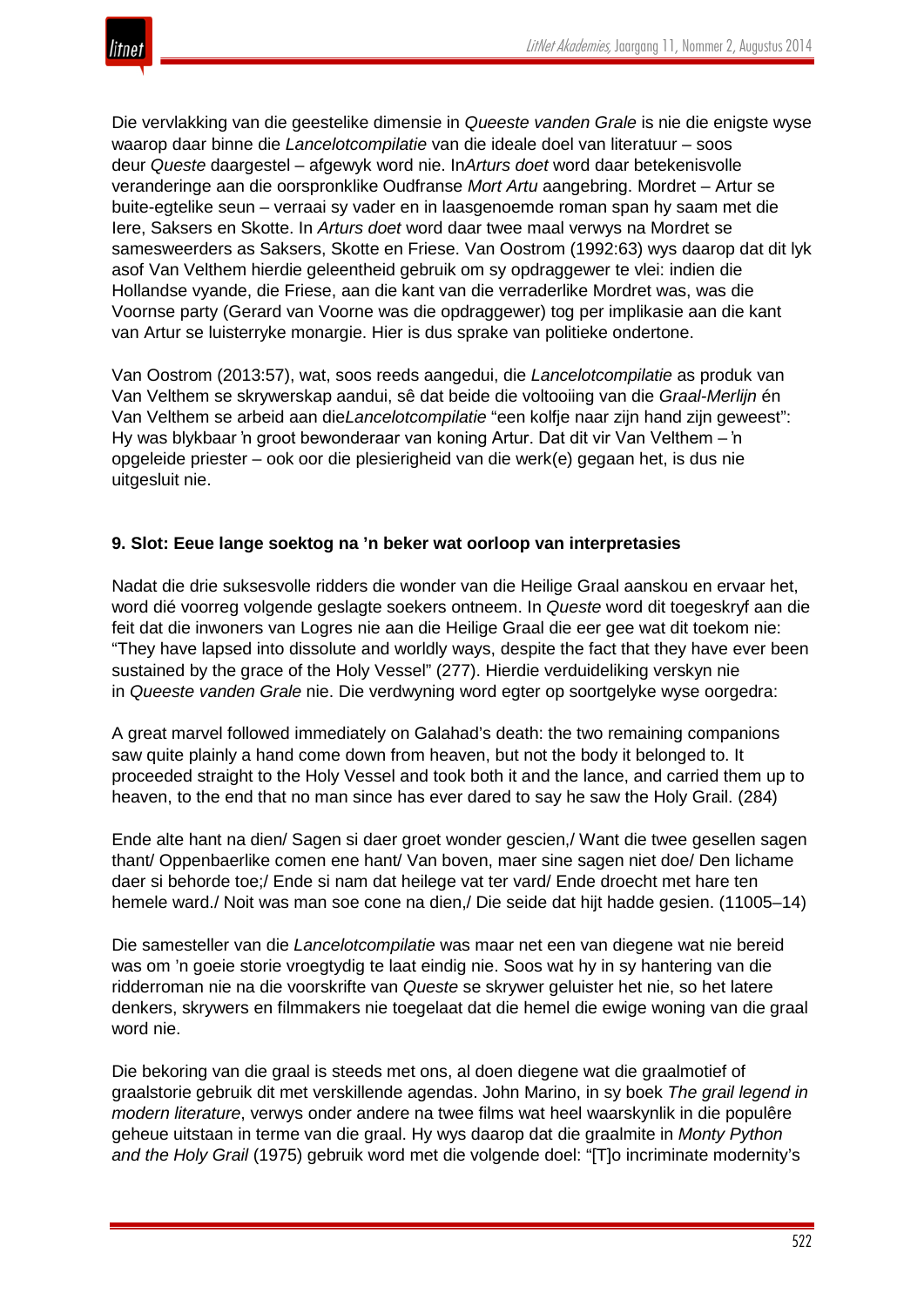

ranting political demagogues" (Marino 2004:8). Hierteenoor word die graal in *Indiana Jones and the last crusade* (1989) simbool van, en middel tot, selfverwerkliking (Marino 2004:9).

Oorhoofs gesien, identifiseer Marino (2004:13) 'n paar tendense in moderne verwerkings van en formele studies oor die graallegende: kontroversie oor die Christelike of paganistiese oorsprong; sekularisasie deur middel van skeptisisme en humanisme; esoteriese mistisisme. Hierdie tendense kan 'n proses vorm: relativisme en multikulturalisme beïnvloed die siening van die oorsprong van die legende; mitoloë bevestig die graal as metafoor se relevansie vir moderniteit; moderne aanpassings verander die graal om universeel toepaslik te wees in 'n post-Christelike kultuur; en moderne spiritualiteit neem die legende vir esoteriese doeleindes aan (Marino 2004:13). In die meeste van hierdie aanpassings en verwerkings vind ons, soos T.S. Eliot in sy "The Waste Land",<sup>9</sup> die potensiaal van die graalmite om die mensdom se begeerte na betekenis uit te druk (vgl. Marino 2004:5).

'n Manifestasie van die mensdom se begeerte na ontsnapping deur middel van stories hoef nie verder as die woordspel tussen "San Greal" (Heilige Graal) en "Sang Real" (Heilige of koninklike bloed) gesoek te word nie. Matthews (2006:69) wys daarop dat so 'n verskuiwing van een letter na 'n volgende woord algemeen in handgeskrewe boeke was en lees daarin hoogstens 'n woordspel om die graal met die bloed van Christus te verbind. Dit word egter deur sommige hedendaagse skrywers as 'n verwysing na die heilige bloedlyn van Jesus en Maria Magdalena gelees. So word die soektog na die misterie van die graal met sensasie en samesweringsteorieë gevul, onder andere in *The Da Vinci Code* (2003).

Die talmende teenwoordigheid van die graalmite dui op die potensiaal van hierdie geheimsinnige beker om, as plooibare simbool of kontroversiële relikwie, hedendaagse soektogte te dryf. Aan dorre streke was daar nog in geen eeu 'n tekort nie. En waar daar dorre streke is, daar leef die graalmite skynbaar voort.

### **Bibliografie**

Besamusca, B. 2000. The medieval Dutch Arthurian material. In Jackson en Ranawake (reds.) 2000.

Besamusca, B. (red.). 1999. *Jeesten van rouwen ende van feesten. Een bloemlezing uit de Lancelotcompilatie*. Hilversum: Uitgeverij Verloren.

Besamusca, B. en A. Postma (reds.). 1997. *Lanceloet. De Middelnederlandse vertaling van de* Lancelot en prose*overgeleverd in de* Lancelotcompilatie*. Pars I (vs. 1–5530, voorafgegaan door de verzen van het Brusselse fragment)*. Hilversum: Uitgeverij Verloren.

Bladerboeken: Middeleeuwse handschriften: Lancelot. Webwerf van die Koninklijke Bibliotheek, Nationale bibliotheek van Nederland. www.kb.nl (25 Julie 2013 geraadpleeg).

De Troyes, Chrétien. 1991a. *Arthurian Romances*. Vertaal deur W.W. Kibler. Londen: Penguin Books.

—. 1991b. The story of the grail. In De Troyes 1991a.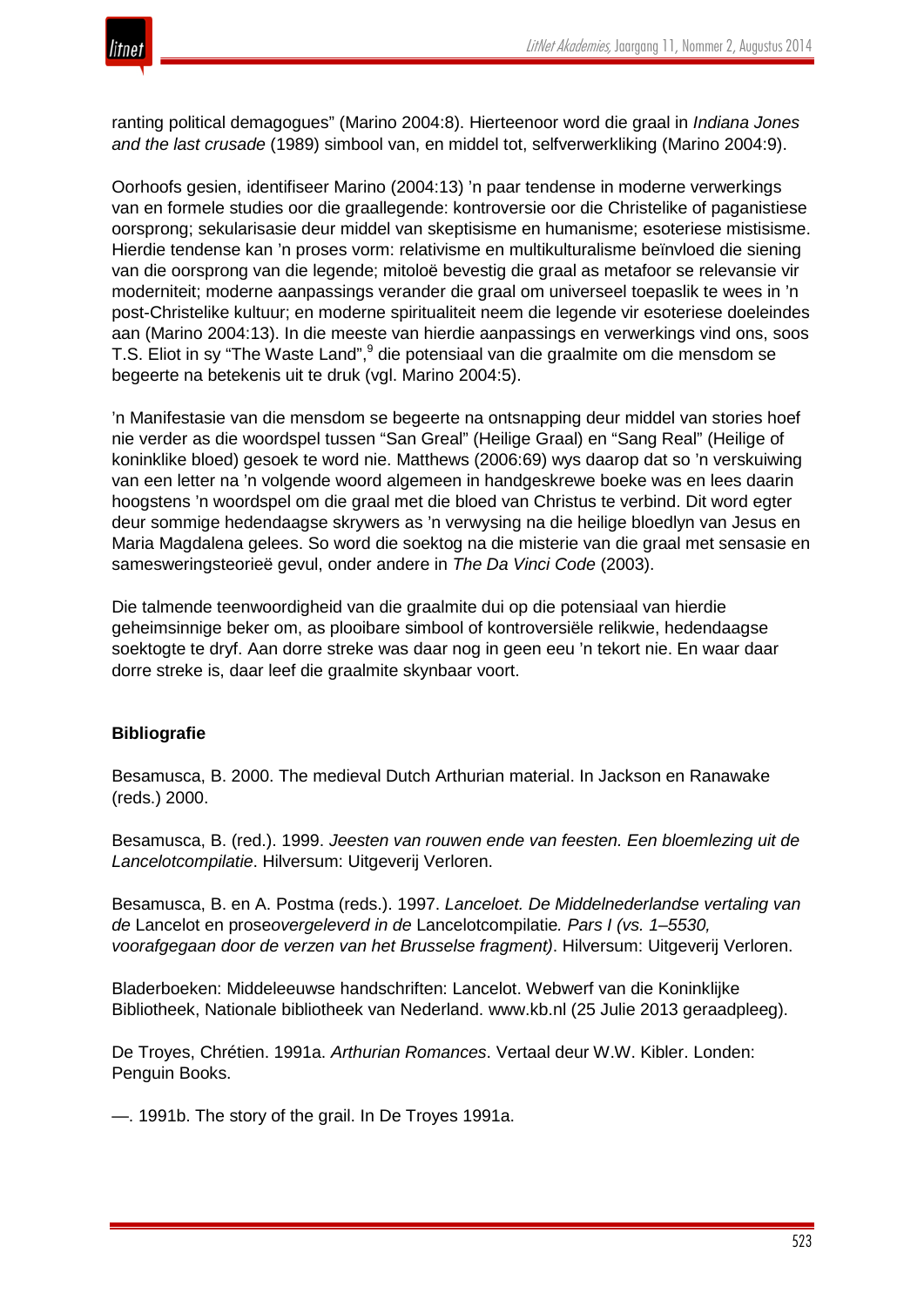

Draak, M. 1977. *De Middelnederlandse vertalingen van de Proza-Lancelot.* Mededelingen der Koninklijke Nederlandse Akademie van Wetenschappen, Afd. Letterkunde. Nieuwe Reeds, Deel 17, no. 7. Amsterdam: Noord-Hollandsche Uitgevers Maatschappij.

—. 1979. *Arthur en zijn tafelronde*. Den Haag: Uitgeverij Martinus Nijhoff.

Jackson, W.H. en S.A. Ranawake (reds.). 2000. *The Arthur of the Germans*. Cardiff: University of Wales Press.

Janssens, J.D. 1985. *Koning Artur in de Nederlanden: Middelnederlandse Artur- en Graalromans ingeleid en geannoteerd door J.D. Janssens*. Utrecht: Hes Uitgevers.

Kibler, W. 1991. Introduction. In De Troyes 1991a.

Klein, J.W. 1997. De handschriften: beschrijving en reconstructie. In Besamusca en Postma (reds.) 1997.

Marino, J.B. 2004. *The grail legend in modern literature*. Cambridge: D.S. Brewer.

Matarasso, P.M. 1969. *The Quest of the Holy Grail*. Londen: Penguin.

Matthews, John. 2006. *The Grail. A secret history*. New York: Barron's.

#### *Queeste vanden Grale*.

Leesweergawe. http://www.kb.nl/bladerboek/lancelot/browse/index\_1.html (10 Maart 2013 geraadpleeg).

Van Oostrom, Frits. 1992. *Aanvaard dit werk: Over Middelnederlandse auteurs en hun publiek*. Amsterdam: Prometheus.

—. 2013. *Wereld in woorden: Geschiedenis van de Nederlandse literatuur 1300–1400*. Amsterdam: Uitgeverij Bert Bakker.

Wood, J. 2000. The Holy Grail: From romance motif to modern genre. *Folklore*, 111:169–90.

Zemel, R. 1996. Moriaen en Perceval in "Waste Land". *Tijdschrift voor Nederlandse Taal- en Letterkunde*, 112(4):297–319.

—. 2009. Het literaire mysterie van de graal. Ongepubliseerde kursus. Vrije Universiteit van Amsterdam.

### **Eindnotas**

<sup>1</sup> In *Queeste vanden Grale* word daar onder andere na die "woeste lant" en "dor wstinen" verwys. Ek hoop om die gevoelslading van en assosiasies wat met "Waste Land" gepaard gaan te behou deur hierdie woordkeuse en skryfwyse.

 $2$  Hierdie artikel is nie net relevant as gevolg van die konteks van die "Waste Land" in die graalromans wat dit bied nie; dit het ook in 'n groot mate my ontleding van *Queste del Saint Graal* beïnvloed.